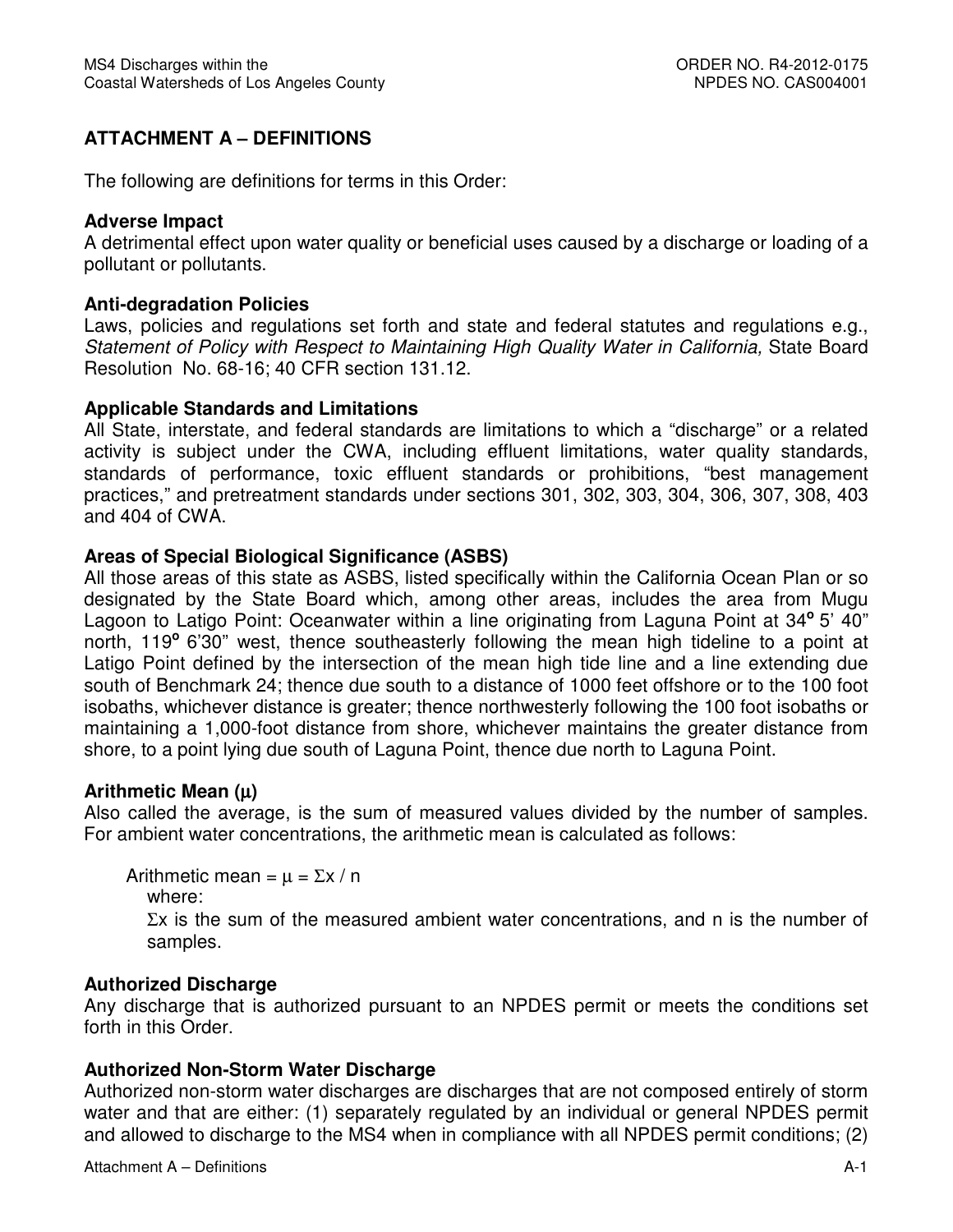authorized by USEPA<sup>1</sup> pursuant to sections 104(a) or 104(b) of CERCLA that either (i) will comply with water quality standards as applicable or relevant and appropriate requirements ("ARARs") under section 121(d)(2) of CERCLA or (ii) are subject to (a) a written waiver of ARARs by USEPA pursuant to section 121(d)(4) of CERCLA or (b) a written determination by USEPA that compliance with ARARs is not practicable considering the exigencies of the situation, pursuant to 40 CFR section 300.415(j); or (3) necessary for emergency responses purposes, including flows from emergency fire fighting activities.

### **Automotive Service Facilities**

 A facility that is categorized in any one of the following Standard Industrial Classification (SIC) and North American Industry Classification System (NAICS) codes. For inspection purposes, Permittees need not inspect facilities with SIC codes 5013, 5014, 5541, 5511, provided that these facilities have no outside activities or materials that may be exposed to storm water.

## **Average Monthly Effluent Limitation (AMEL)**

 The highest allowable average of daily discharges over a calendar month, calculated as the sum of all daily discharges measured during a calendar month divided by the number of daily discharges measured during that month.

# **Bacteria Total Maximum Daily Load (TMDL) Dry Weather**

 Defined in the Bacteria TMDLs as those days with less than 0.1 inch of rainfall and those days occurring more than 3 days after a rain.

## **Bacteria Total Maximum Daily Load (TMDL) Wet Weather**

 Defined in the Bacteria TMDLs as a day with 0.1 inch or more of rain and 3 days following the rain event.

# **Baseline Waste Load Allocation**

 The Waste Load Allocation assigned to a Permittee before reductions are required. The progressive reductions in the Waste Load Allocations are based on a percentage of the Baseline Waste Load Allocation. The Baseline Waste Load Allocation for each jurisdiction was calculated based on the annual average amount of trash discharged to the storm drain system from a representative sampling of land use areas, as determined during the Baseline Monitoring Program. The Baseline Waste Load Allocations are incorporated into the Basin Plan at Table 7-2.2.

## **Basin Plan**

 $\overline{a}$ 

 The Water Quality Control Plan, Los Angeles Region, Basin Plan for the Coastal Watersheds of Los Angeles and Ventura Counties, adopted by the Regional Water Board on June 13, 1994 and subsequent amendments.

# **Beneficial Uses**

 The existing or potential uses of receiving waters in the permit area as designated by the Regional Water Board in the Basin Plan.

 wells, or USEPA or State-required compliance testing of potable water treatment plants, as part of a USEPA authorized groundwater remediation action under CERCLA. 1 These typically include short-term, high volume discharges resulting from the development or redevelopment of groundwater extraction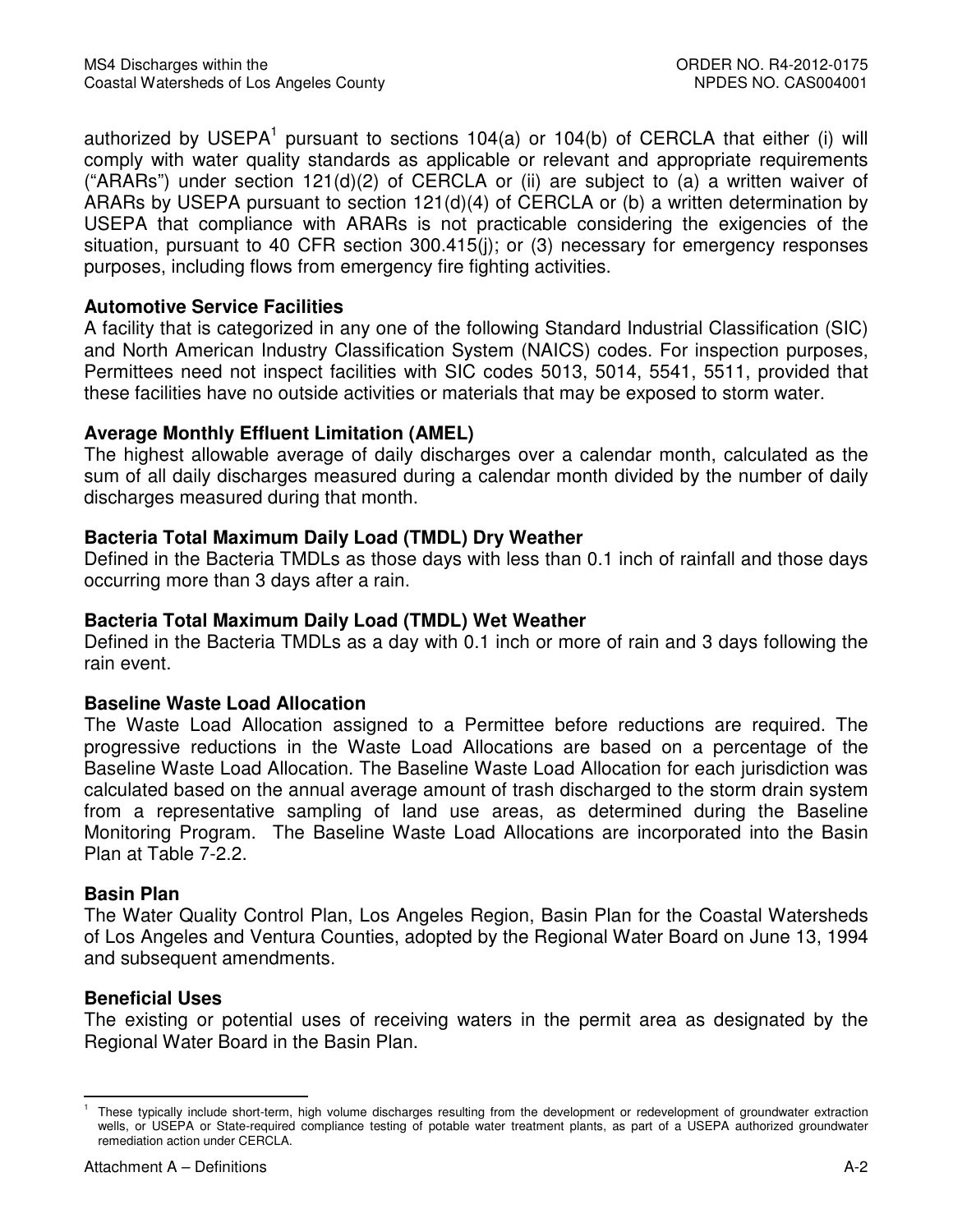### **Best Management Practices (BMPs)**

 BMPs are practices or physical devices or systems designed to prevent or reduce pollutant loading from storm water or non-storm water discharges to receiving waters, or designed to reduce the volume of storm water or non-storm water discharged to the receiving water.

#### **Bioaccumulative**

 Those substances taken up by an organism from its surrounding medium through gill membranes, epithelial tissue, or from food and subsequently concentrated and retained in the body of the organism.

#### **Biofiltration**

 A LID BMP that reduces storm water pollutant discharges by intercepting rainfall on vegetative canopy, and through incidental infiltration and/or evapotranspiration, and filtration. As described in the Ventura County Technical Guidance Manual, studies have demonstrated that biofiltration of 1.5 times the storm water quality design volume (SWQDv) provides approximately equivalent or greater reductions in pollutant loading when compared to bioretention or infiltration of the SWQDv.<sup>2</sup> Incidental infiltration is an important factor in achieving the required pollutant load reduction. Therefore, the term "biofiltration" as used in this Order is defined to include only systems designed to facilitate incidental infiltration or achieve the equivalent pollutant reduction as biofiltration BMPs with an underdrain (subject to Executive Officer approval). Biofiltration BMPs include bioretention systems with an underdrain and bioswales.

#### **Bioretention**

 A LID BMP that reduces storm water runoff by intercepting rainfall on vegetative canopy, and through evapotranspiration and infiltration. The bioretention system typically includes a minimum 2-foot top layer of a specified soil and compost mixture underlain by a gravel-filled temporary storage pit dug into the *in-situ* soil. As defined in this Order, a bioretention BMP may be designed with an overflow drain, but may not include an underdrain. When a bioretention BMP is designed or constructed with an underdrain it is regulated in this Order as biofiltration.

#### **Bioswale**

 A LID BMP consisting of a shallow channel lined with grass or other dense, low-growing vegetation. Bioswales are designed to collect storm water runoff and to achieve a uniform sheet flow through the dense vegetation for a period of several minutes.

#### **Carcinogenic**

 $\overline{a}$ 

Pollutants are substances that are known to cause cancer in living organisms.

#### **Coefficient of Variation (CV)**

 CV is a measure of the data variability and is calculated as the estimated standard deviation divided by the arithmetic mean of the observed values.

Control Measures, Manual Update 2011. Appendix D. Prepared for the Ventura Countywide Stormwater Quality Management Program. July 13, 2011. pp. D-6 – D-15. Geosyntec Consultants and Larry Walker Associates. 2011. Ventura County Technical Guidance Manual for Stormwater Quality and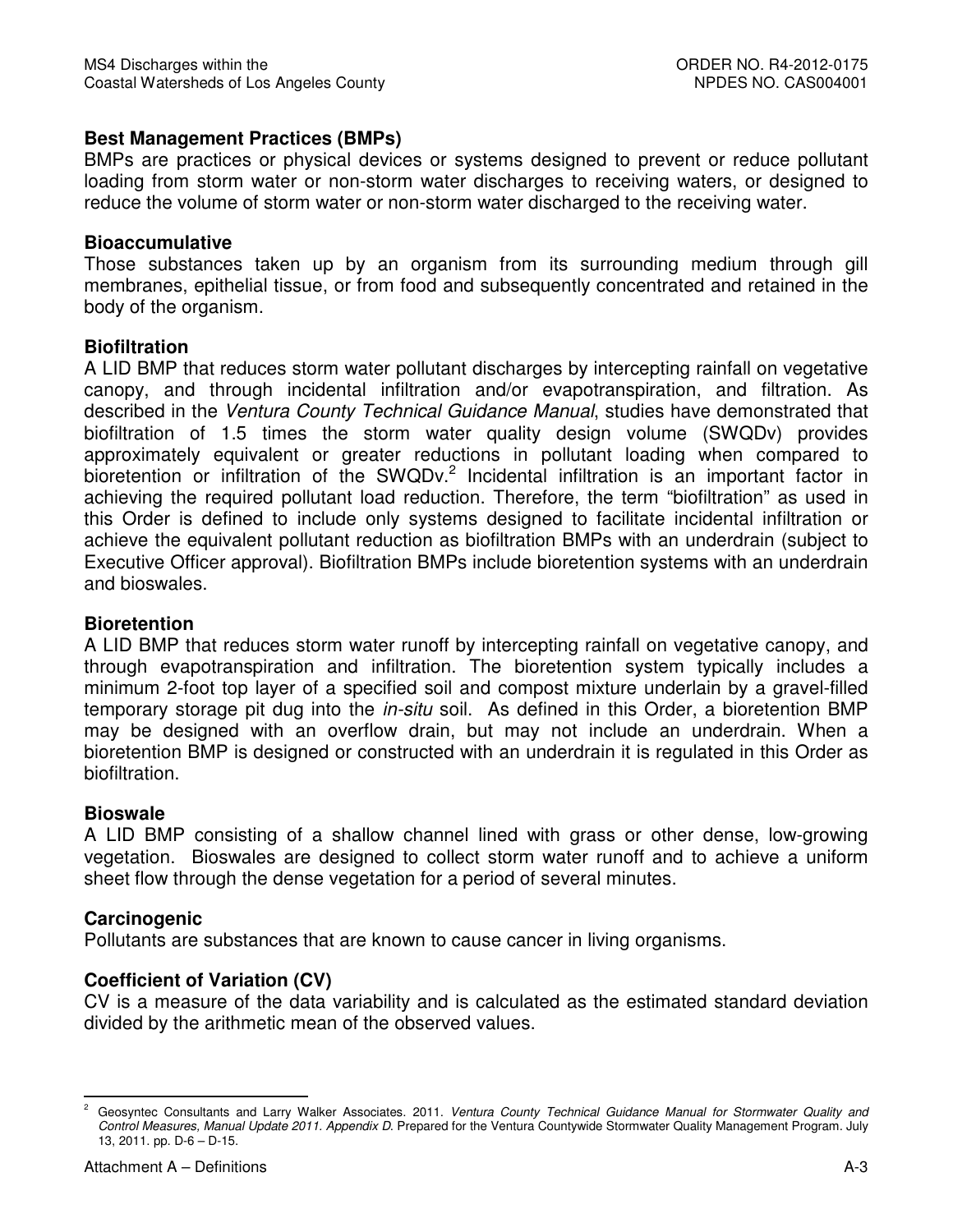### **Commercial Development**

 Any development on private land that is not heavy industrial or residential. The category includes, but is not limited to: hospitals, laboratories and other medical facilities, educational institutions, recreational facilities, plant nurseries, car wash facilities; mini-malls and other business complexes, shopping malls, hotels, office buildings, public warehouses and other light industrial complexes.

### **Commercial Malls**

 Any development on private land comprised of one or more buildings forming a complex of stores which sells various merchandise, with interconnecting walkways enabling visitors to easily walk from store to store, along with parking area(s). A commercial mall includes, but is not limited to: mini-malls, strip malls, other retail complexes, and enclosed shopping malls or shopping centers.

#### **Conditionally Exempt Essential Non-Storm Water Discharge**

 Conditionally exempt essential non-storm water discharges are certain categories of discharges that are not composed entirely of storm water and that are allowed by the Regional Water Board to discharge to the MS4, if in compliance with all specified requirements; are not otherwise regulated by an individual or general NPDES permit; and are essential public services that are directly or indirectly required by other State or federal statute and/or regulation. These include non-storm water discharges from drinking water supplier distribution system releases and non-emergency fire fighting activities. Conditionally exempt essential non-storm water discharges may contain minimal amounts of pollutants, however, when in compliance with industry standard BMPs and control measures, do not result in significant environmental effects. (See 55 Fed. Reg. 47990, 47995 (Nov. 16, 1990)).

### **Conditionally Exempt Non-Storm Water Discharge**

 Conditionally exempt non-storm water discharges are certain categories of discharges that are not composed entirely of storm water and that are either not sources of pollutants or may contain only minimal amounts of pollutants and when in compliance with specified BMPs do not result in significant environmental effects. (See 55 Fed. Reg. 47990, 47995 (Nov. 16, 1990)).

#### **Construction Activity**

 Construction activity includes any construction or demolition activity, clearing, grading, grubbing, or excavation or any other activity that results in land disturbance. Construction does not include emergency construction activities required to immediately protect public health and safety or routine maintenance activities required to maintain the integrity of structures by performing minor repair and restoration work, maintain the original line and grade, hydraulic capacity, or original purposes of the facility. See "Routine Maintenance" definition for further explanation. Where clearing, grading or excavating of underlying soil takes place during a repaving operation, State General Construction Permit coverage is required if more than one acre is disturbed or the activities are part of a larger plan.

### **Control**

 To minimize, reduce, eliminate, or prohibit by technological, legal, contractual or other means, the discharge of pollutants from an activity or activities.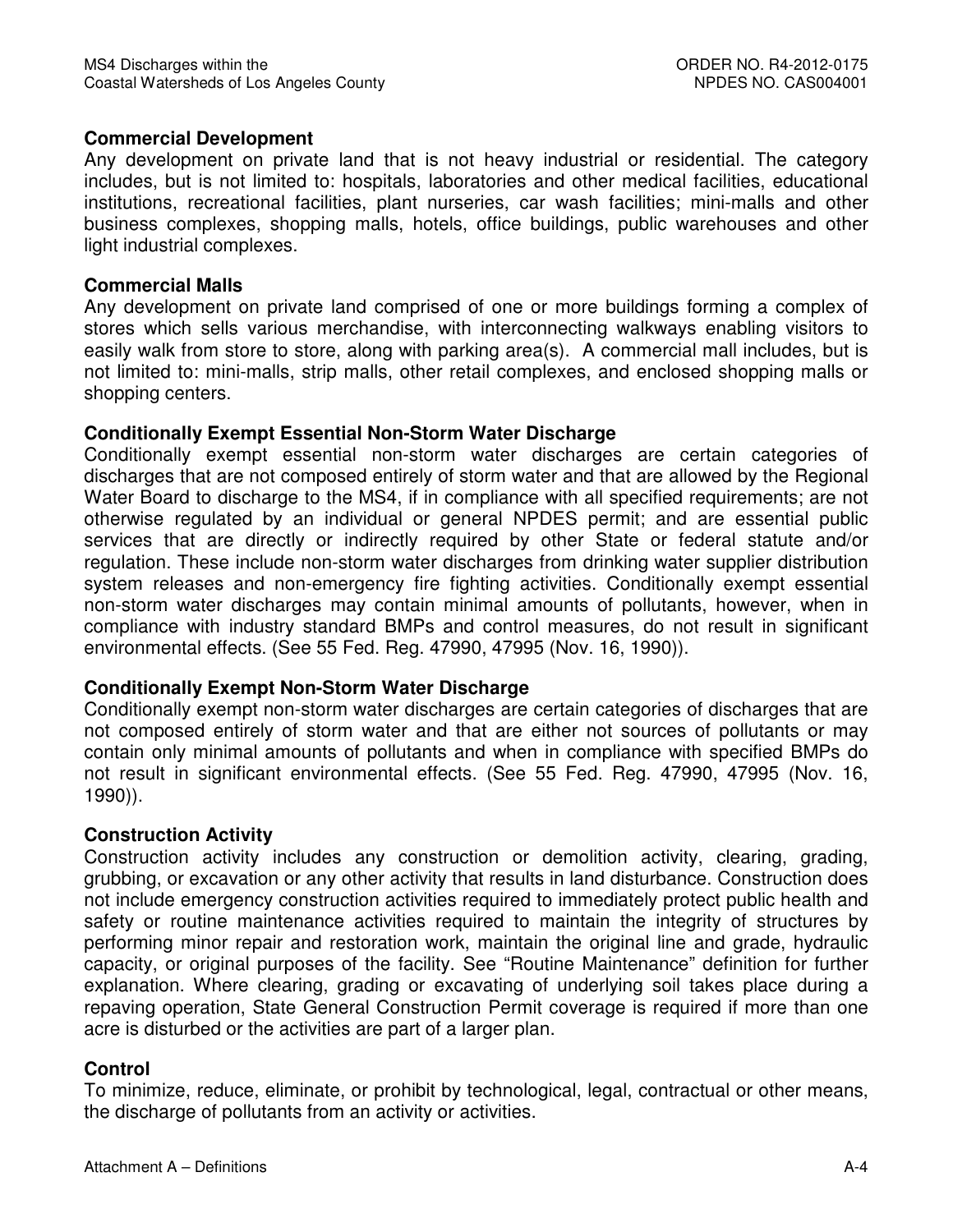## **Daily Discharge**

 Daily Discharge is defined as either: (1) the total mass of the constituent discharged over the calendar day (12:00 am through 11:59 pm) or any 24-hour period that reasonably represents a calendar day for purposes of sampling (as specified in the permit), for a constituent with limitations expressed in units of mass or; (2) the unweighted arithmetic mean measurement of the constituent over the day for a constituent with limitations expressed in other units of measurement (e.g., concentration).

 The daily discharge may be determined by the analytical results of a composite sample taken over the course of one day (a calendar day or other 24-hour period defined as a day) or by the arithmetic mean of analytical results from one or more grab samples taken over the course of the day.

 For composite sampling, if 1 day is defined as a 24-hour period other than a calendar day, the analytical result for the 24-hour period will be considered as the result for the calendar day in which the 24-hour period ends.

#### **Daily Generation Rate (DGR)**

 The estimated amount of trash deposited within a representative drainage area during a 24- hour period, derived from the amount of trash collected from streets and catch basins in the area over a 30-day period.

### **Dechlorinated/Debrominated Swimming Pool Discharge**

 Swimming pool discharges which have no measurable chlorine or bromine and do not contain any detergents, wastes, or additional chemicals not typically found in swimming pool water. The term does not include swimming pool filter backwash.

### **Detected, but Not Quantified (DNQ)**

 DNQ are those sample results less than the RL, but greater than or equal to the laboratory's MDL.

#### **Development**

 Any construction, rehabilitation, redevelopment or reconstruction of any public or private residential project (whether single-family, multi-unit or planned unit development); industrial, commercial, retail and other non-residential projects, including public agency projects; or mass grading for future construction. It does not include routine maintenance to maintain original line and grade, hydraulic capacity, or original purpose of facility, nor does it include emergency construction activities required to immediately protect public health and safety.

#### **Directly Adjacent**

 Situated within 200 feet of the contiguous zone required for the continued maintenance, function, and structural stability of the environmentally sensitive area.

#### **Director**

 The Director of a municipality and Person(s) designated by and under the Director's instruction and supervision.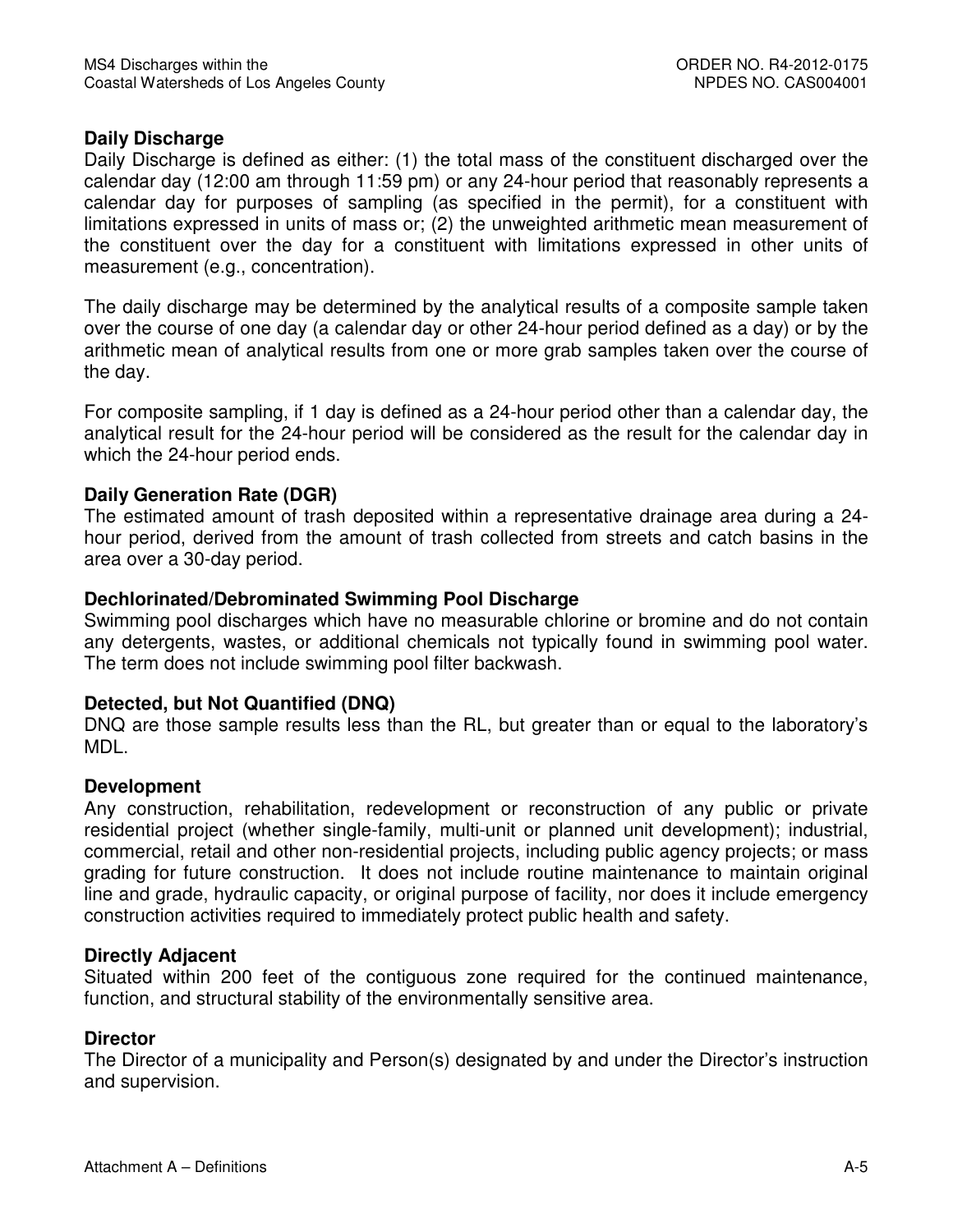### **Discharge**

When used without qualification the "discharge of a pollutant."

#### **Discharging Directly**

 Outflow from a drainage conveyance system that is composed entirely or predominantly of flows from the subject, property, development, subdivision, or industrial facility, and not commingled with the flows from adjacent lands.

### **Discharge of a Pollutant**

 Any addition of any "pollutant" or combination of pollutants to "waters of the United States" from any "point source" or, any addition of any pollutant or combination of pollutants to the waters of the "contiguous zone" or the ocean from any point source other than a vessel or other floating craft which is being used as a means of transportation. The term discharge includes additions of pollutants into waters of the United States from: surface runoff which is collected or channeled by man; discharges through pipes, sewers, or other conveyances owned by a State, municipality, or other person which do not lead to a treatment works; and discharges through pipes, sewers, or other conveyances, leading into privately owned treatment works.

### **Disturbed Area**

An area that is altered as a result of clearing, grading, and/or excavation.

#### **Drinking Water Supplier Distribution Systems Releases**

 Sources of flows from drinking water supplier storage, supply and distribution systems including flows from system failures, pressure releases, system maintenance, distribution line testing, fire hydrant flow testing; and flushing and dewatering of pipes, reservoirs, vaults, and minor non-invasive well maintenance activities not involving chemical addition(s). It does not include wastewater discharges from activities that occur at wellheads, such as well construction, well development (i.e., aquifer pumping tests, well purging, etc.), or major well maintenance. For the purposes of this Order, drinking water supplier distribution system releases include treated and raw water (from raw water pipelines, reservoirs, storage tanks, etc.) that are dedicated for drinking water supply.

### **Effective Impervious Area (EIA)**

 EIA is the portion of the surface area that is hydrologically connected to a drainage system via a hardened conveyance or impervious surface without any intervening median to mitigate the flow volume.

### **Effluent Concentration Allowance (ECA)**

 ECA is a value derived from the water quality criterion/objective, dilution credit, and ambient background concentration that is used, in conjunction with the coefficient of variation for the effluent monitoring data, to calculate a long-term average (LTA) discharge concentration. The ECA has the same meaning as waste load allocation (WLA) as used in USEPA guidance (Technical Support Document For Water Quality-based Toxics Control, March 1991, second printing, EPA/505/2-90-001).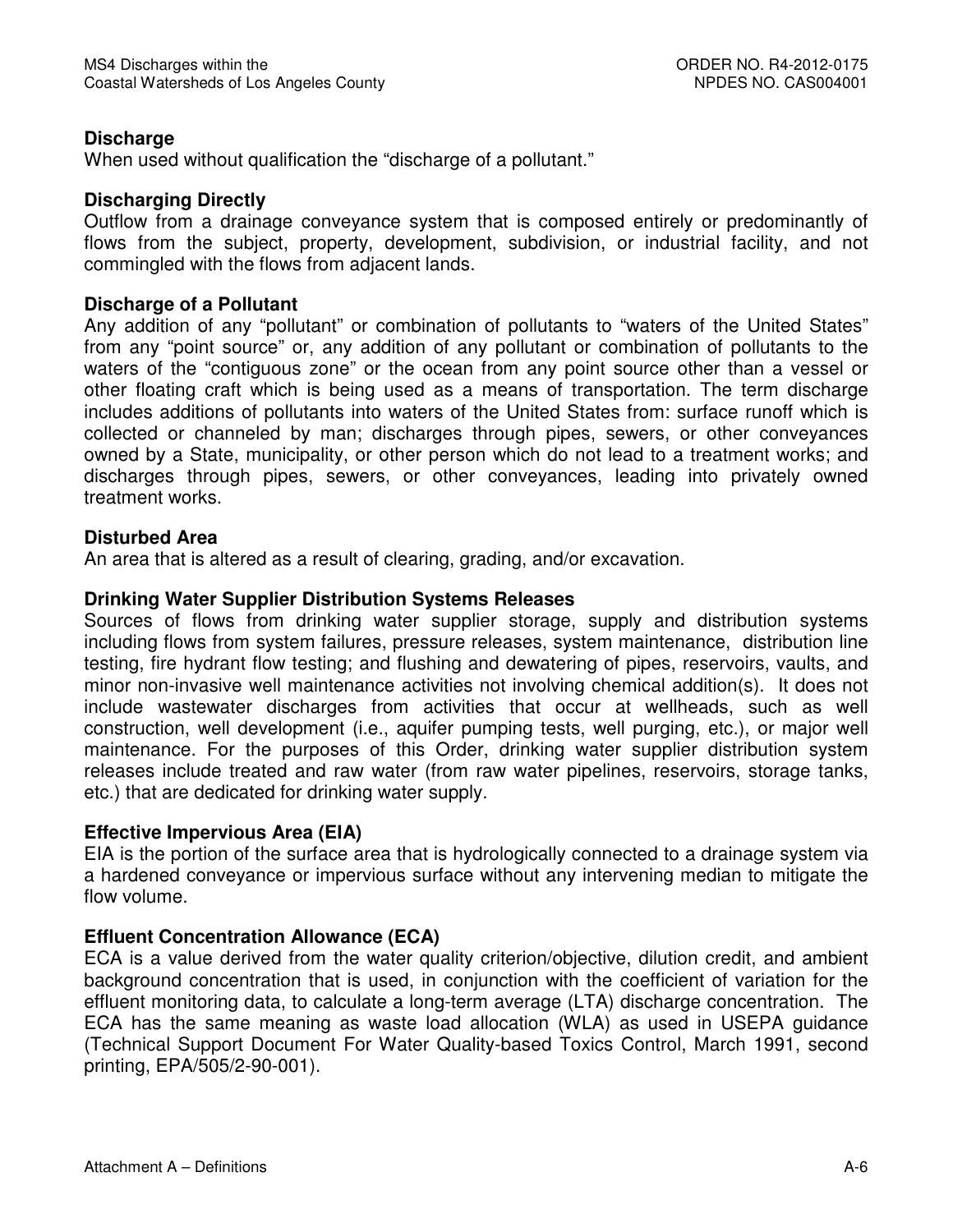## **Effluent Limitation**

 Any restriction imposed on quantities, discharge rates, and concentrations of pollutants, which are discharged from point sources to waters of the U.S. (40 CFR § 122.2).

## **Enclosed Bays**

 Enclosed Bays means indentations along the coast that enclose an area of oceanic water within distinct headlands or harbor works. Enclosed bays include all bays where the narrowest distance between the headlands or outermost harbor works is less than 75 percent of the greatest dimension of the enclosed portion of the bay. Enclosed bays include, but are not limited to, Humboldt Bay, Bodega Harbor, Tomales Bay, Drake's Estero, San Francisco Bay, Morro Bay, Los Angeles-Long Beach Harbor, Upper and Lower Newport Bay, Mission Bay, and San Diego Bay. Enclosed bays do not include inland surface waters or ocean waters.

## **Environmentally Sensitive Areas (ESAs)**

 An area in which plant or animal life or their habitats are either rare or especially valuable because of their special nature or role in an ecosystem and which would be easily disturbed or degraded by human activities and developments (California Public Resources Code § 30107.5). Areas subject to storm water mitigation requirements are: areas designated as Significant Ecological Areas by the County of Los Angeles (Los Angeles County Significant Areas Study, Los Angeles County Department of Regional Planning (1976) and amendments); an area designated as a Significant Natural Area by the California Department of Fish and Game's Significant Natural Areas Program, provided that area has been field verified by the Department of Fish and Game; an area listed in the Basin Plan as supporting the "Rare, Threatened, or Endangered Species (RARE)" beneficial use; and an area identified by a Permittee as environmentally sensitive.

## **Estimated Chemical Concentration**

 The estimated chemical concentration that results from the confirmed detection of the substance by the analytical method below the ML value.

# **Estuaries**

 Estuaries means waters, including coastal lagoons, located at the mouths of streams that serve as areas of mixing for fresh and ocean waters. Coastal lagoons and mouths of streams that are temporarily separated from the ocean by sandbars shall be considered estuaries. Estuarine waters shall be considered to extend from a bay or the open ocean to a point upstream where there is no significant mixing of fresh water and seawater. Estuarine waters included, but are not limited to, the Sacramento-San Joaquin Delta, as defined in California Water Code section 12220, Suisun Bay, Carquinez Strait downstream to the Carquinez Bridge, and appropriate areas of the Smith, Mad, Eel, Noyo, Russian, Klamath, San Diego, and Otay rivers. Estuaries do not include inland surface waters or ocean waters.

### **Existing Discharger**

 Any discharger that is not a new discharger. An existing discharger includes an "increasing discharger" (i.e., any existing facility with treatment systems in place for its current discharge that is or will be expanding, upgrading, or modifying its permitted discharge after the effective date of this Order).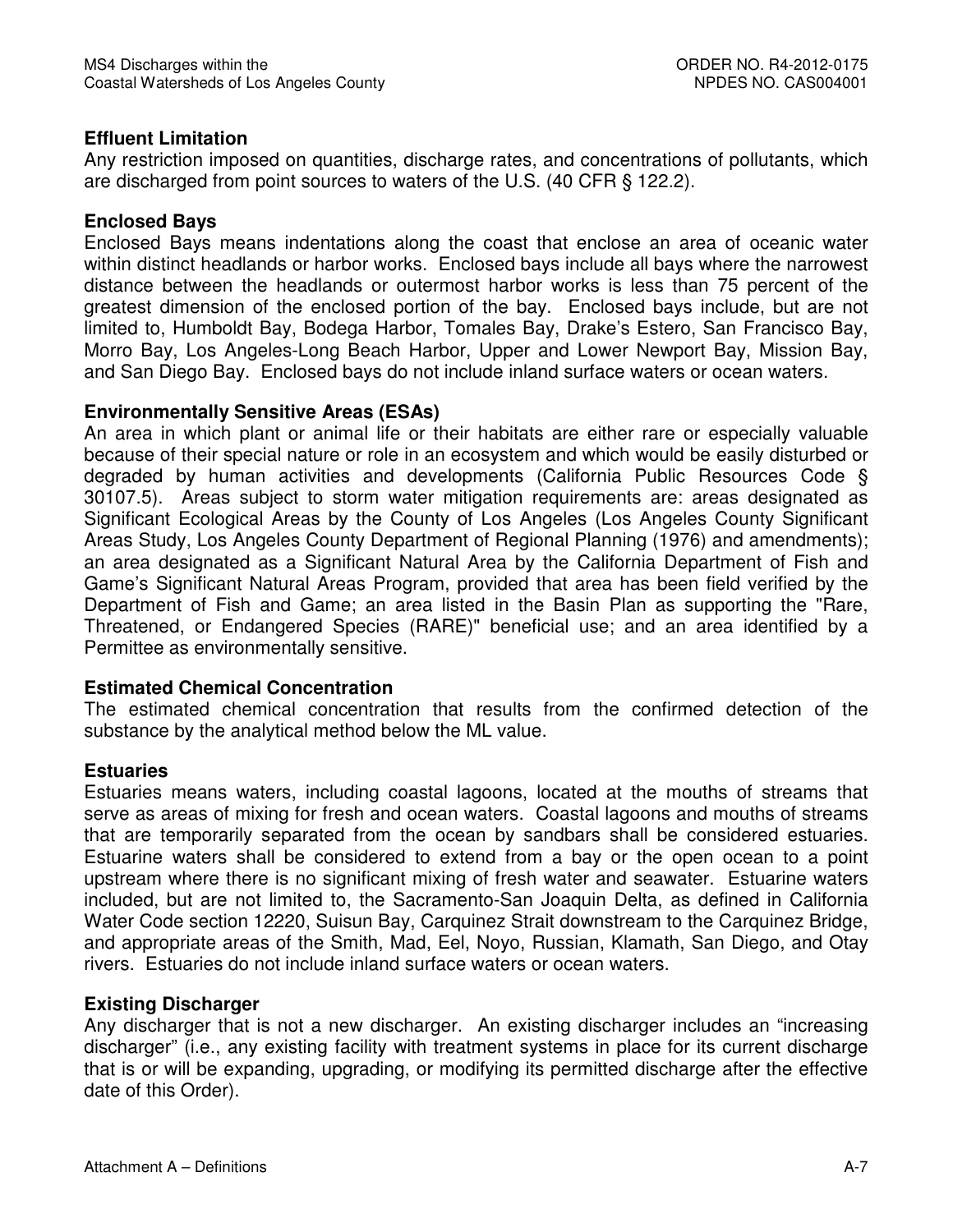## **Flow-through treatment BMPs**

 Flow-through treatment BMPs include modular, vault type "high flow biotreatment" devices contained within an impervious vault with an underdrain or designed with an impervious liner and an underdrain.

### **Full Capture System**

 Any single device or series of devices, certified by the Executive Officer, that traps all particles retained by a 5 mm mesh screen and has a design treatment capacity of not less than the peak flow rate Q resulting from a one-year, one-hour storm in the sub-drainage area. The Rational Equation is used to compute the peak flow rate:

$$
Q = C \times I \times A,
$$

Where:

Where:<br>Q = design flow rate (cubic feet per second, cfs);

C = runoff coefficient (dimensionless);

 I = design rainfall intensity (inches per hour, as determined per the Los Angeles County rainfall isohyetal maps relevant to the Los Angeles River watershed), and

A = sub-drainage area (acres).

## **General Construction Activities Storm Water Permit (GCASP)**

 The general NPDES permit adopted by the State Board which authorizes the discharge of storm water from construction activities under certain conditions.

## **General Industrial Activities Storm Water Permit (GIASP)**

 The general NPDES permit adopted by the State Board which authorizes the discharge of storm water from certain industrial activities under certain conditions.

## **Green Roof**

 A LID BMP using planter boxes and vegetation to intercept rainfall on the roof surface. Rainfall is intercepted by vegetation leaves and through evapotranspiration. Green roofs may be designed as either a bioretention BMP or as a biofiltration BMP. To receive credit as a bioretention BMP, the green roof system planting medium shall be of sufficient depth to provide capacity within the pore space volume to contain the design storm depth and may not be designed or constructed with an underdrain.

### **Hillside**

 Property located in an area with known erosive soil conditions, where the development contemplates grading on any natural slope that is 25% or greater and where grading contemplates cut or fill slopes.

### **Hydrologic Unit Code (HUC)**

 A standardized watershed classification system in which each hydrologic unit is identified by a unique hydrologic unit code (HUC). The HUC may consist of an eight (8) to twelve (12) digit number. The 8-digit HUC identifies an area based on four levels of classification: region, sub- region, hydrologic basin, and hydrologic sub-basin. The Watershed Boundary Dataset includes the 12-digit HUC delineation, which further divides each hydrologic unit into watersheds and sub-watersheds based on scientific information and not administrative boundaries. The Watershed Boundary Dataset is the highest resolution and the most detailed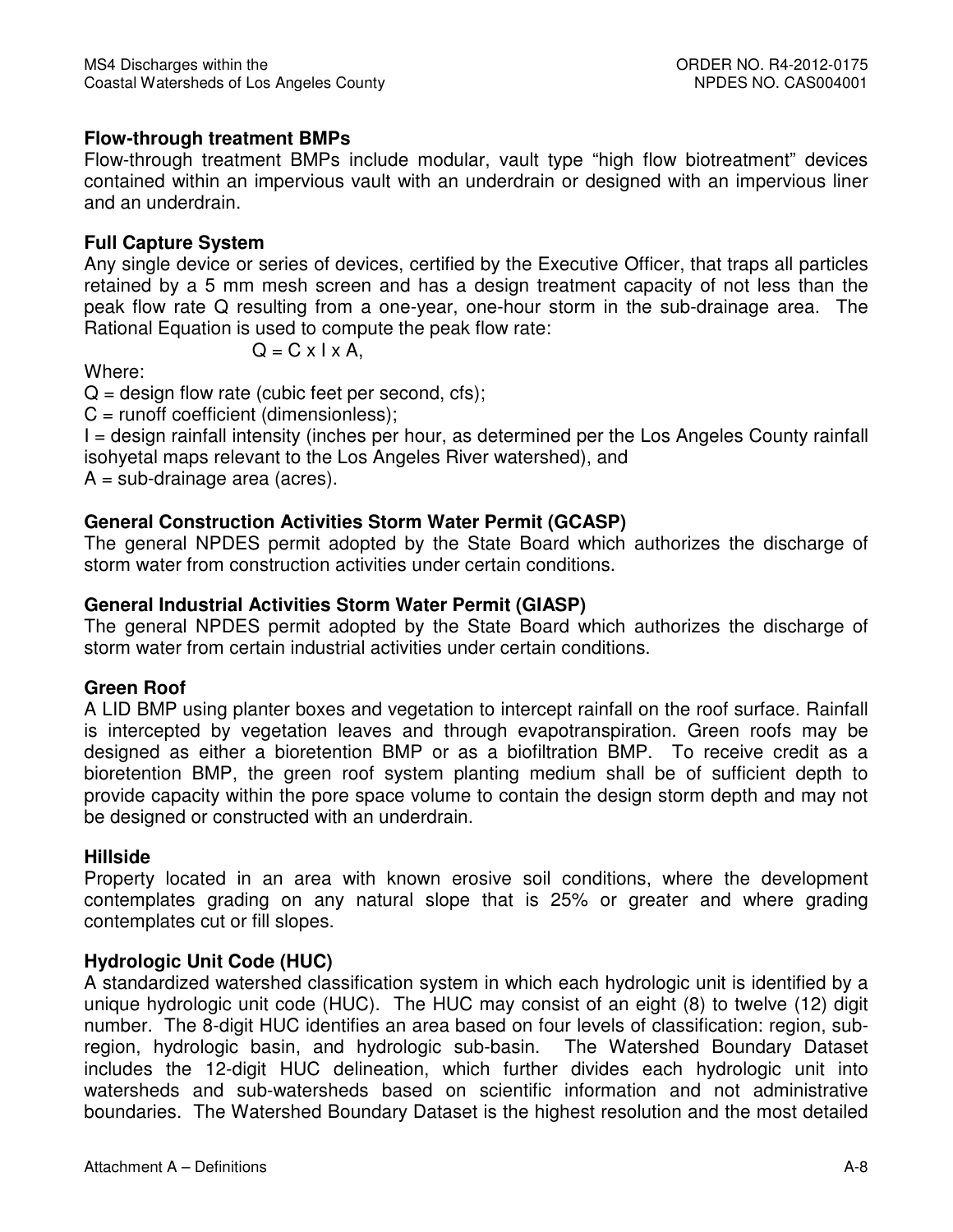delineation of the watershed boundaries. The mapping precision has been improved to a scale of 1:24,000.

#### **Illicit Connection**

 Any man-made conveyance that is connected to the storm drain system without a permit, excluding roof drains and other similar type connections. Examples include channels, pipelines, conduits, inlets, or outlets that are connected directly to the storm drain system.

### **Illicit Discharge**

 Any discharge into the MS4 or from the MS4 into a receiving water that is prohibited under local, state, or federal statutes, ordinances, codes, or regulations. The term illicit discharge includes any non-storm water discharge, except authorized non-storm water discharges; conditionally exempt non-storm water discharges; and non-storm water discharges resulting from natural flows specifically identified in Part III.A.1.d.

### **Illicit Disposal**

 Any disposal, either intentionally or unintentionally, of material(s) or waste(s) that can pollute storm water.

#### **Improved drainage system**

 An improved drainage system is a drainage system that has been channelized or armored. The clearing or dredging of a natural drainage system does not cause the system to be classified as an improved drainage system.

#### **Industrial/Commercial Facility**

 Any facility involved and/or used in the production, manufacture, storage, transportation, distribution, exchange or sale of goods and/or commodities, and any facility involved and/or used in providing professional and non-professional services. This category of facilities includes, but is not limited to, any facility defined by either the Standard Industrial Classifications (SIC) or the North American Industry Classification System (NAICS). Facility ownership (federal, state, municipal, private) and profit motive of the facility are not factors in this definition.

#### **Industrial Park**

 A land development that is set aside for industrial development. Industrial parks are usually located close to transport facilities, especially where more than one transport modalities coincide: highways, railroads, airports, and navigable rivers. It includes office parks, which have offices and light industry.

## **Infiltration BMP**

l

 A LID BMP that reduces storm water runoff by capturing and infiltrating the runoff into in-situ soils or amended on-site soils. Examples of infiltration BMPs include infiltration basins, dry wells, and pervious pavement. $3$ 

#### **Inland Surface Waters**

All surface waters of the State that do not include the ocean, enclosed bays, or estuaries.

 permitting under U.S. EPA requirements. Some types of infiltration BMPs such as dry wells, may meet the definition of a Class V, deep well injection facility and may be subject to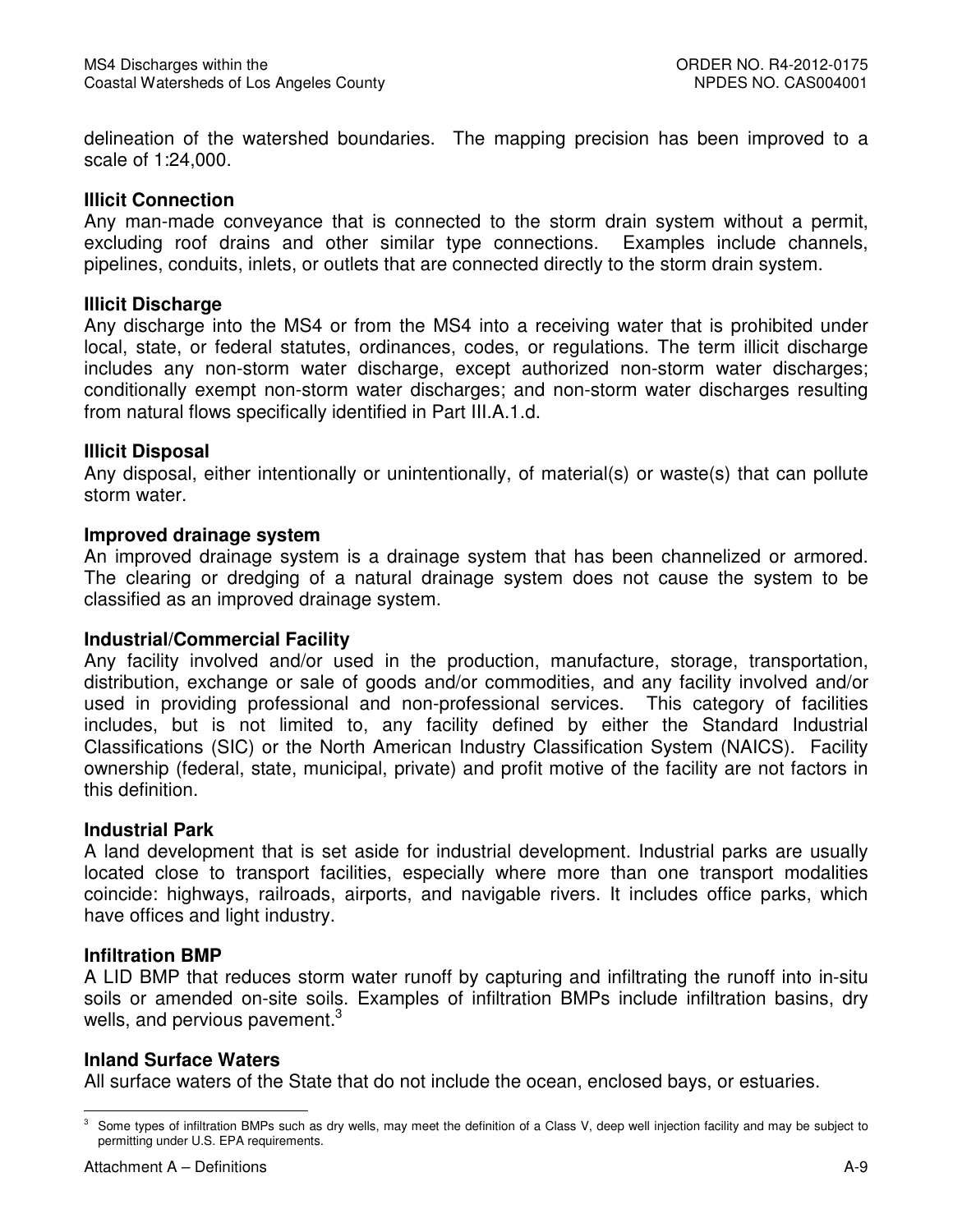## **Inspection**

 Entry and the conduct of an on-site review of a facility and its operations, at reasonable times, to determine compliance with specific municipal or other legal requirements. The steps involved in performing an inspection, include, but are not limited to:

- 1. Pre-inspection documentation research.;
- 2. Request for entry;
- 3. Interview of facility personnel;
- 4. Facility walk-through.
- 5. Visual observation of the condition of facility premises;
- 6. Examination and copying of records as required;
- 7. Sample collection (if necessary or required);
- 8. Exit conference (to discuss preliminary evaluation); and,
- 9. Report preparation, and if appropriate, recommendations for coming into compliance.

 In the case of restaurants, a Permittee may conduct an inspection from the curbside, provided that such "curbside" inspection provides the Permittee with adequate information to determine an operator's compliance with BMPs that must be implemented per requirements of this Order, Regional Water Board Resolution No. 98-08, County and municipal ordinances, and the SQMP.

### **Instantaneous Maximum Effluent Limitation**

 The highest allowable value for any single grab sample or aliquot (i.e., each grab sample or aliquot is independently compared to the instantaneous maximum limitation).

### **Instantaneous Minimum Effluent Limitation**

 The lowest allowable value for any single grab sample or aliquot (i.e., each grab sample or aliquot is independently compared to the instantaneous minimum limitation).

### **Institutional Controls**

 Programmatic trash control measures that do not require construction or structural modifications to the MS4. Examples include street sweeping, public education, and clean out of catch basins that discharge to storm drains.

 **Integrated Pest Management (IPM)** is an ecosystem-based strategy that focuses on long- term prevention of pests or their damage through a combination of techniques such as biological control, habitat manipulation, modification of cultural practices, and use of resistant varieties.

## **Large Municipal Separate Storm Sewer System (MS4)**

 All MS4s that serve a population greater than 250,000 (1990 Census) as defined in 40 CFR 122.26 (b)(4). The Regional Water Board designated Los Angeles County as a large MS4 in 1990, based on: (i) the U.S. Census Bureau 1990 population count of 8.9 million, and (ii) the interconnectivity of the MS4s in the incorporated and unincorporated areas within the County.

# **Local SWPPP**

 The Storm Water Pollution Prevention Plan required by the local agency for a project that disturbs one or more acres of land.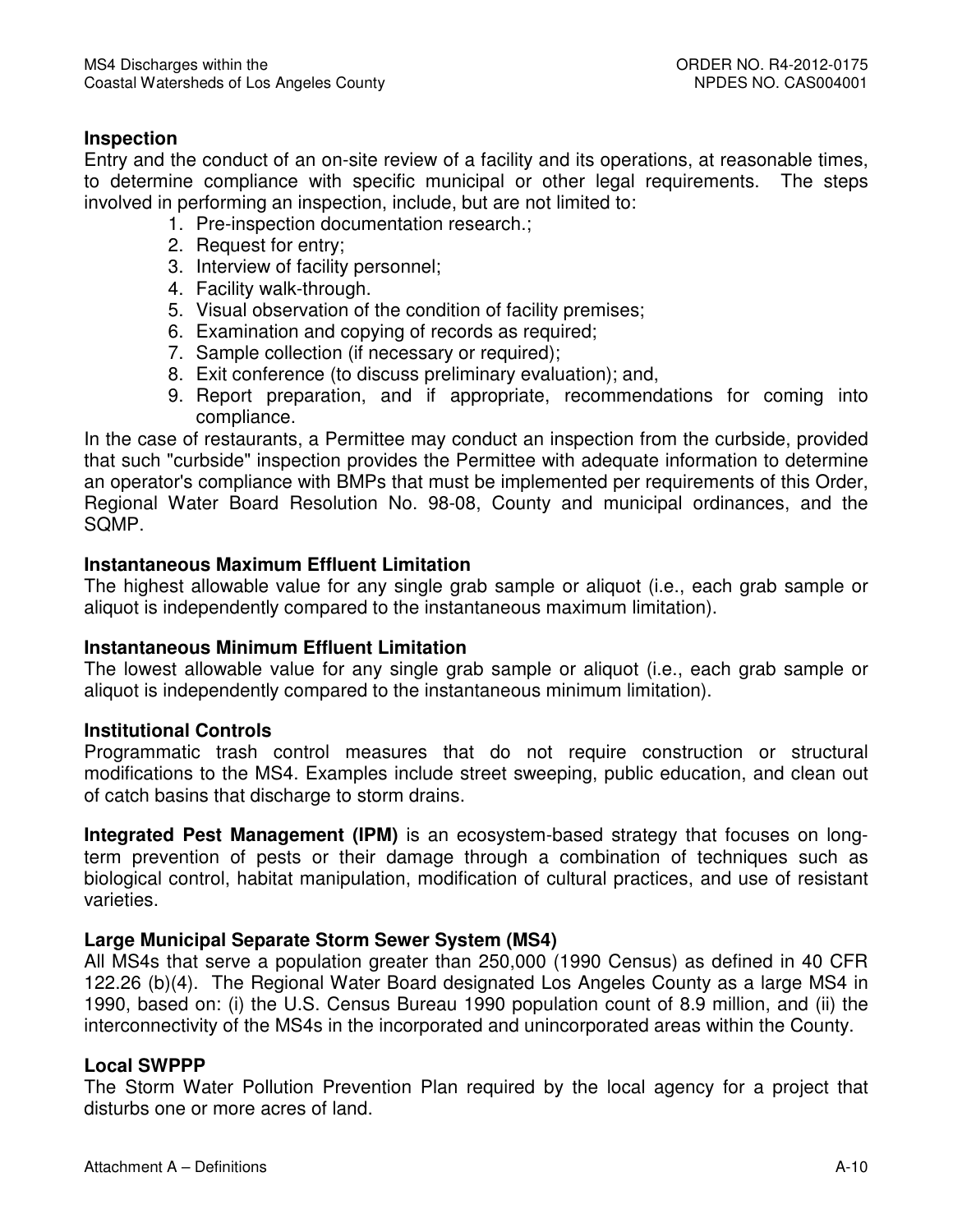## **Low Impact Development (LID)**

LID consists of building and landscape features designed to retain or filter storm water runoff.

## **Major Outfall**

 Major municipal separate storm sewer outfall (or ''major outfall'') means a municipal separate storm sewer outfall that discharges from a single pipe with an inside diameter of 36 inches or more or its equivalent (discharge from a single conveyance other than circular pipe which is associated with a drainage area of more than 50 acres); or for municipal separate storm sewers that receive storm water from lands zoned for industrial activity (based on comprehensive zoning plans or the equivalent), an outfall that discharges from a single pipe with an inside diameter of 12 inches or more or from its equivalent (discharge from other than a circular pipe associated with a drainage area of 2 acres or more). (40 CFR § 122.26(b)(5))

## **Maximum Daily Effluent Limitation (MDEL)**

 The highest allowable daily discharge of a pollutant, over a calendar day (or 24-hour period). For pollutants with limitations expressed in units of mass, the daily discharge is calculated as the total mass of the pollutant discharged over the day. For pollutants with limitations expressed in other units of measurement, the daily discharge is calculated as the arithmetic mean measurement of the pollutant over the day.

## **Maximum Extent Practicable (MEP)**

 In selecting BMPs which will achieve MEP, it is important to remember that municipalities will be responsible to reduce the discharge of pollutants in storm water to the maximum extent practicable. This means choosing effective BMPs, and rejecting applicable BMPs only where other effective BMPs will serve the same purpose, the BMPs would not be technically feasible, or the cost would be prohibitive. The following factors may be useful to consider:

- 1. Effectiveness: Will the BMP address a pollutant of concern?
- 2. Regulatory Compliance: Is the BMP in compliance with storm water regulations as well as other environmental regulations?
- 3. Public acceptance: Does the BMP have public support?
- 4. Cost: Will the cost of implementing the BMP have a reasonable relationship to the pollution control benefits to be achieved?
- 5. Technical Feasibility: Is the BMP technically feasible considering soils, geography, water resources, etc.?

 After selecting a menu of BMPs, it is of course the responsibility of the discharger to insure that all BMPs are implemented.

### **Median**

 The middle measurement in a set of data. The median of a set of data is found by first arranging the measurements in order of magnitude (either increasing or decreasing order). If the number of measurements (n) is odd, then the median =  $X_{(n+1)/2}$ . If n is even, then the median =  $(X_{n/2} + X_{(n/2)+1})/2$  (i.e., the midpoint between the  $n/2$  and  $n/2+1$ ).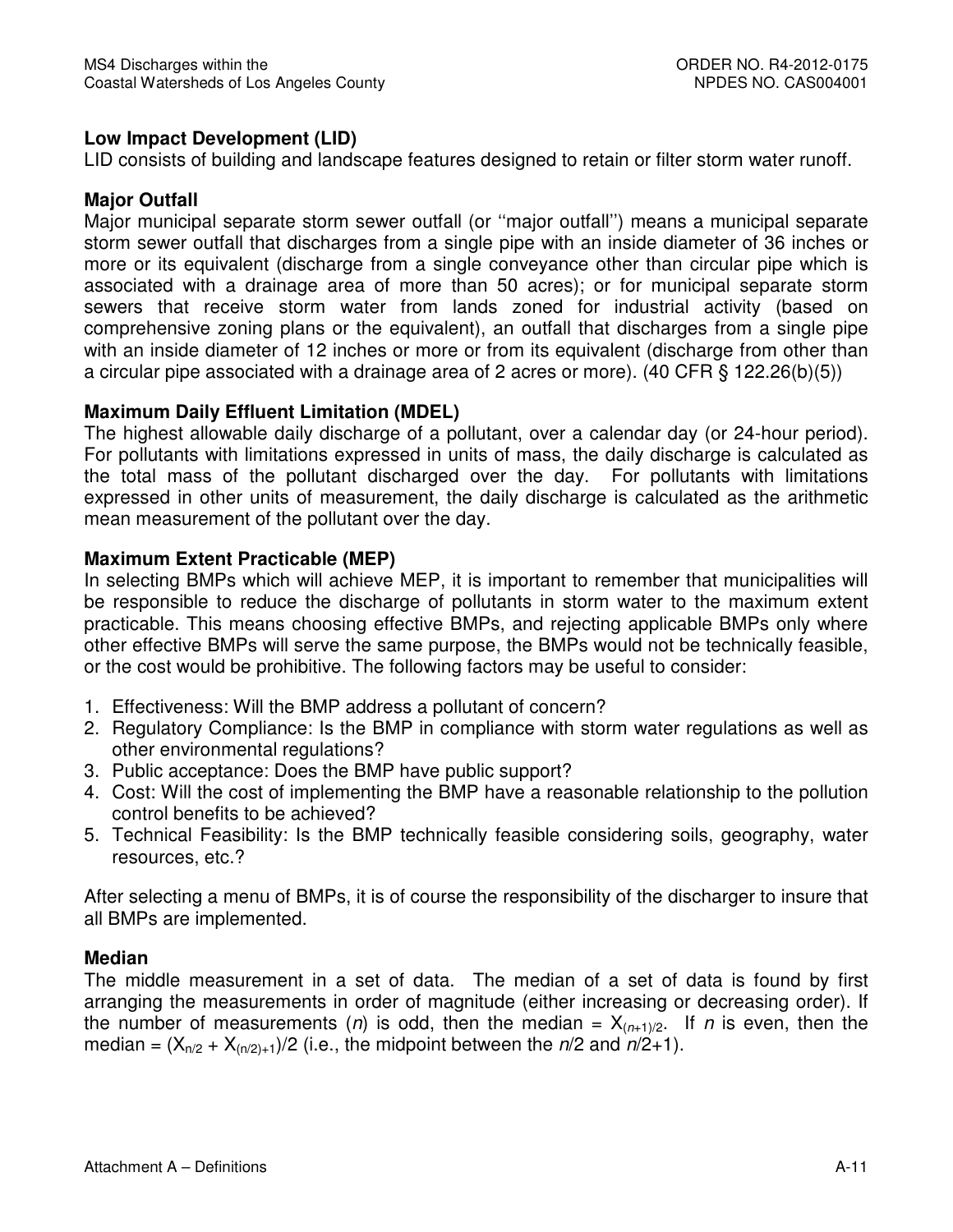## **Method Detection Limit (MDL)**

 MDL is the minimum concentration of a substance that can be measured and reported with 99 percent confidence that the analyte concentration is greater than zero, as defined in 40 CFR Part 136, Attachment B (revised as of July 3, 1999).

#### **Minimum Level (ML)**

 ML is the concentration at which the entire analytical system must give a recognizable signal and acceptable calibration point. The ML is the concentration in a sample that is equivalent to the concentration of the lowest calibration standard analyzed by a specific analytical procedure, assuming that all the method specified sample weights, volumes, and processing steps have been followed.

### **Municipal Separate Storm Sewer System (MS4)**

 A conveyance or system of conveyances (including roads with drainage systems, municipal streets, catch basins, curbs, gutters, ditches, manmade channels, or storm drains):

 (i) Owned or operated by a State, city, town, borough, county, parish, district, association, or other public body (created by or pursuant to State law) having jurisdiction over disposal of sewage, industrial wastes, storm water, or other wastes, including special districts under State law such as a sewer district, flood control district or drainage district, or similar entity, or an Indian tribe or an authorized Indian tribal organization, or a designated and approved management agency under section 208 of the CWA that discharges to waters of the United States;

(ii) Designed or used for collecting or conveying storm water;

(iii) Which is not a combined sewer; and

 (iv) Which is not part of a Publicly Owned Treatment Works (POTW) as defined at 40 CFR §  $122.2.$ 

122.2.<br>(40 CFR § 122.26(b)(8))

## **National Pollutant Discharge Elimination System (NPDES)**

 The national program for issuing, modifying, revoking and reissuing, terminating, monitoring and enforcing permits, and imposing and enforcing pretreatment requirements, under CWA §307, 402, 318, and 405. The term includes an "approved program."

#### **Natural Drainage System**

 A natural drainage system is a drainage system that has not been improved (e.g., channelized or armored). The clearing or dredging of a natural drainage system does not cause the system to be classified as an improved drainage system.

#### **New Development**

 Land disturbing activities; structural development, including construction or installation of a building or structure, creation of impervious surfaces; and land subdivision.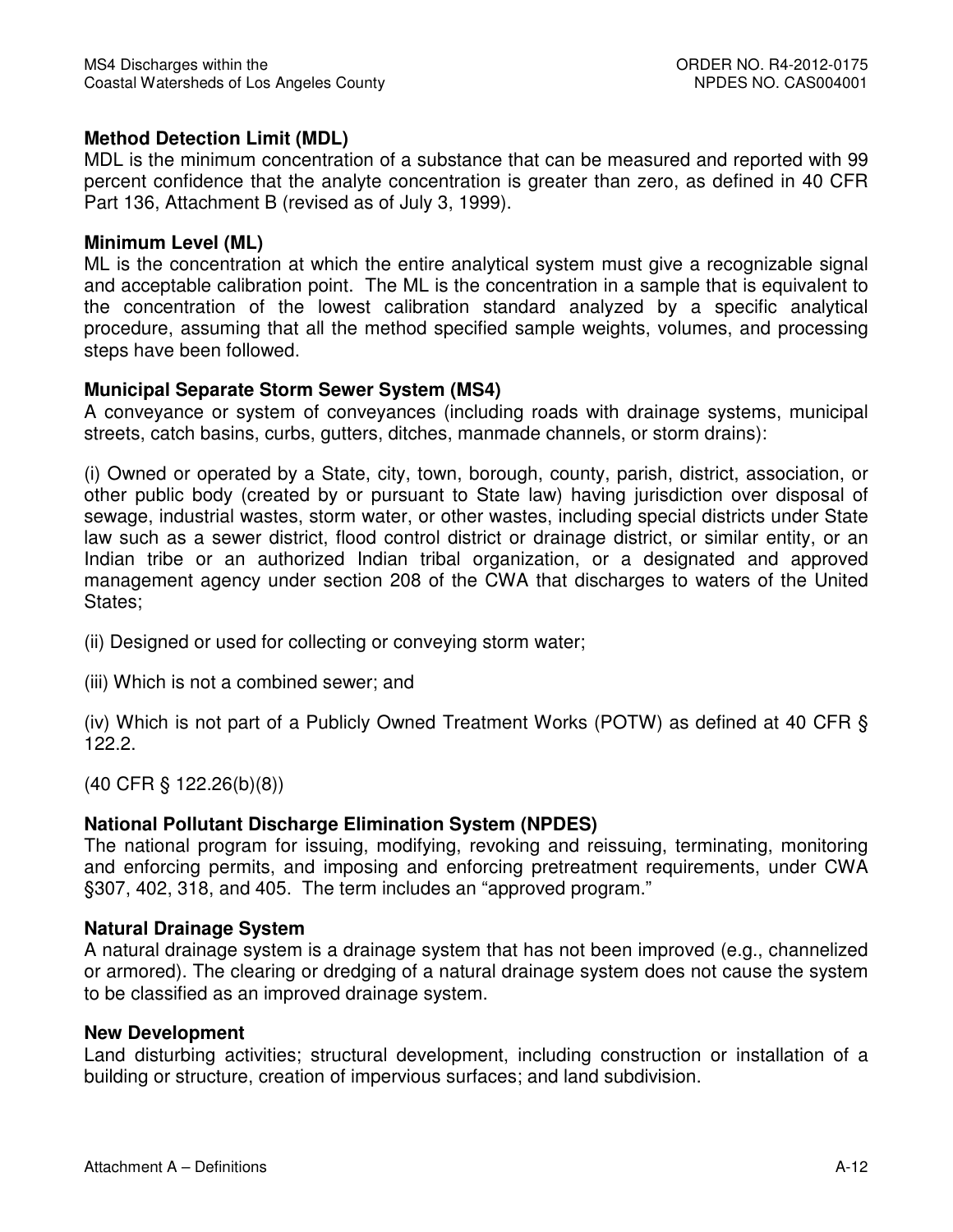## **Non-Storm Water Discharge**

 Any discharge into the MS4 or from the MS4 into a receiving water that is not composed entirely of storm water.

## **Not Detected (ND)**

Sample results which are less than the laboratory's MDL.

#### **Nuisance**

 Anything that meets all of the following requirements: (1) is injurious to health, or is indecent or offensive to the senses, or an obstruction to the free use of property, so as to interfere with the comfortable enjoyment of life or property; (2) affects at the same time an entire community or neighborhood, or any considerable number of persons, although the extent of the annoyance or damage inflicted upon individuals may be unequal.; (3) occurs during, or as a result of, the treatment or disposal of wastes.

#### **Ocean Waters**

 The territorial marine waters of the State as defined by California law to the extent these waters are outside of enclosed bays, estuaries, and coastal lagoons. Discharges to ocean waters are regulated in accordance with the State Water Board's California Ocean Plan.

### **Outfall**

 A point source as defined by 40 CFR 122.2 at the point where a municipal separate storm sewer discharges to waters of the United States and does not include open conveyances connecting two municipal separate storm sewers, or pipes, tunnels or other conveyances with connect segments of the same stream or other waters of the United Sates and are used to convey waters of the United States. (40 CFR § 122.26(b)(9))

### **Parking Lot**

 Land area or facility for the parking or storage of motor vehicles used for businesses, commerce, industry, or personal use, with a lot size of 5,000 square feet or more of surface area, or with 25 or more parking spaces.

#### **Partial Capture Device**

 Any structural trash control device that has not been certified by the Executive Officer as meeting the "full capture" performance requirements.

#### **Permittee(s)**

 Co-Permittees and any agency named in this Order as being responsible for permit conditions within its jurisdiction. Permittees to this Order include the Los Angeles County Flood Control District, Los Angeles County, and the cities of Agoura Hills, Alhambra, Arcadia, Artesia, Azusa, Baldwin Park, Bellflower, Bell Gardens, Beverly Hills, Bradbury, Burbank, Calabasas, Carson, Cerritos, Claremont, Commerce, Compton, Covina, Cudahy, Culver City, Diamond Bar, Downey, Duarte, El Monte, El Segundo, Gardena, Glendale, Glendora, Hawaiian Gardens, Hawthorne, Hermosa Beach, Hidden Hills, Huntington Park, Industry, Inglewood, Irwindale, La Canada Flintridge, La Habra Heights, Lakewood, La Mirada, La Puente, La Verne, Lawndale, Lomita, Los Angeles, Lynwood, Malibu, Manhattan Beach, Maywood, Monrovia, Montebello, Monterey Park, Norwalk, Palos Verdes Estates, Paramount, Pasadena, Pico Rivera, Pomona, Rancho Palos Verdes, Redondo Beach, Rolling Hills, Rolling Hills Estates, Rosemead, San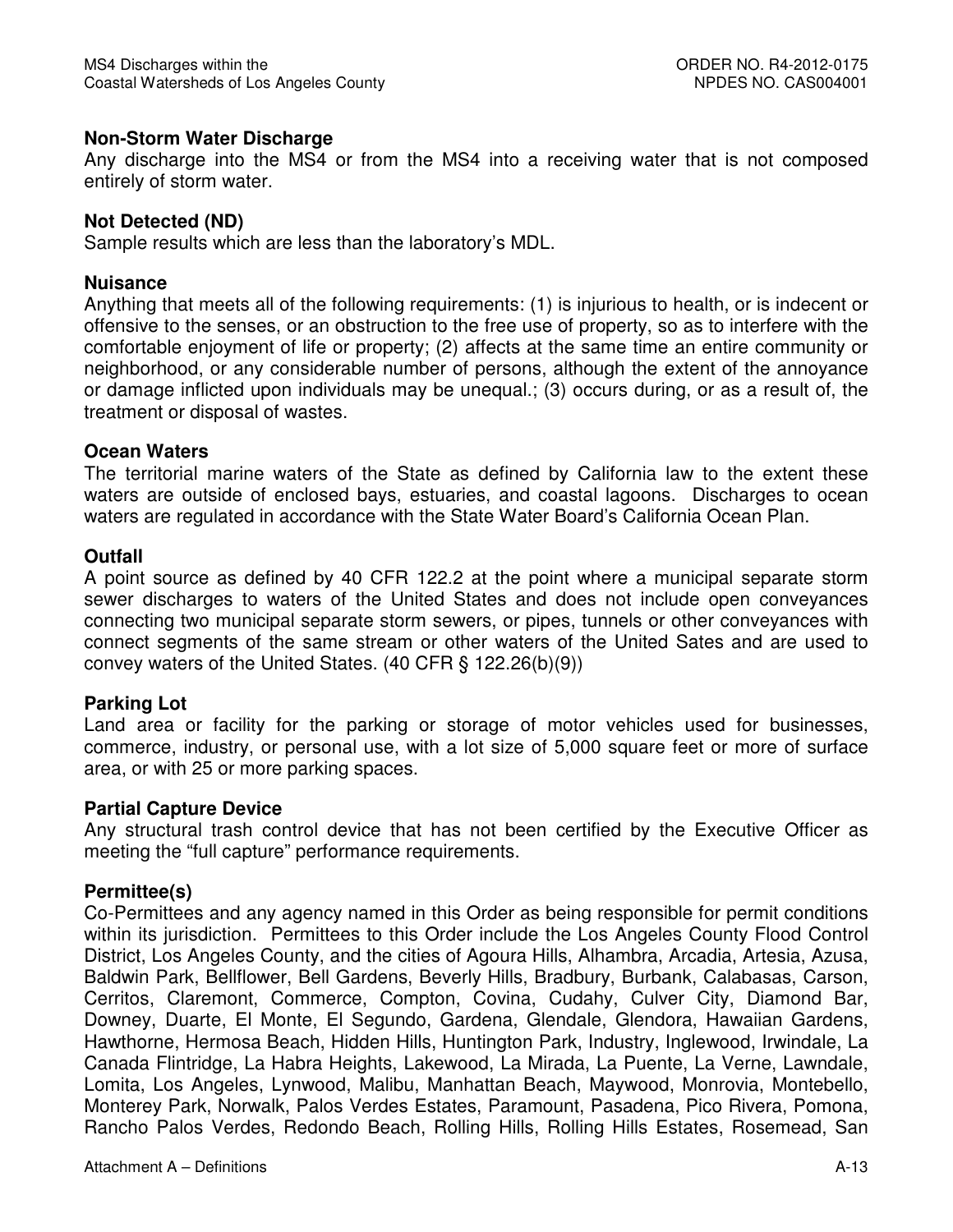Dimas, San Fernando, San Gabriel, San Marino, Santa Clarita, Santa Fe Springs, Santa Monica, Sierra Madre, Signal Hill, South El Monte, South Gate, South Pasadena, Temple City, Torrance, Vernon, Walnut, West Covina, West Hollywood, Westlake Village, and Whittier.

## **Persistent Pollutants**

 Persistent pollutants are substances for which degradation or decomposition in the environment is nonexistent or very slow.

## **Planning Priority Projects**

 Those projects that are required to incorporate appropriate storm water mitigation measures into the design plan for their respective project. These types of projects include:

- $1<sub>1</sub>$  condominiums, and apartments) 1. Ten or more unit homes (includes single family homes, multifamily homes,
- $2.$  development (1 ac starting March 2003) 2. A 100,000 or more square feet of impervious surface area industrial/ commercial
- 3. Automotive service facilities (SIC 5013, 5014, 5541, 7532-7534, and 7536-7539)
- $4.$ Retail gasoline outlets
- 5. Restaurants (SIC 5812)
- 6. Parking lots 5,000 square feet or more of surface area or with 25 or more parking spaces
- 7. Redevelopment projects in subject categories that meet Redevelopment thresholds
- 8. meet thresholds: and 9. site-specific plan to mitigate post-development storm water for new development not requiring a SUSMP but which may potentially have adverse impacts on post- development storm water quality, where the following project characteristics 8. Projects located in or directly adjacent to or discharging directly to an ESA, which Those projects that require the implementation of a exist:
	- $a)$ Vehicle or equipment fueling areas;
	- b) Vehicle or equipment maintenance areas, including washing and repair;
	- c) Commercial or industrial waste handling or storage;
	- d) Outdoor handling or storage of hazardous materials;
	- e) Outdoor manufacturing areas;
	- $f$ ) Outdoor food handling or processing;
	- g) Outdoor animal care, confinement, or slaughter; or
	- h) Outdoor horticulture activities.

### **Point Source**

 Any discernible, confined, and discrete conveyance, including but not limited to, any pipe, ditch, channel, tunnel, conduit, well, discrete fissure, container, rolling stock, concentrated animal feeding operation, landfill leachate collection system, vessel or other floating craft from which pollutants are or may be discharged. This term does not include return flows from irrigated agriculture or agricultural storm water runoff. (40 CFR § 122.2)

## **Pollutant Minimization Program (PMP)**

 PMP means waste minimization and pollution prevention actions that include, but are not limited to, product substitution, waste stream recycling, alternative waste management methods, and education of the public and businesses. The goal of the PMP shall be to reduce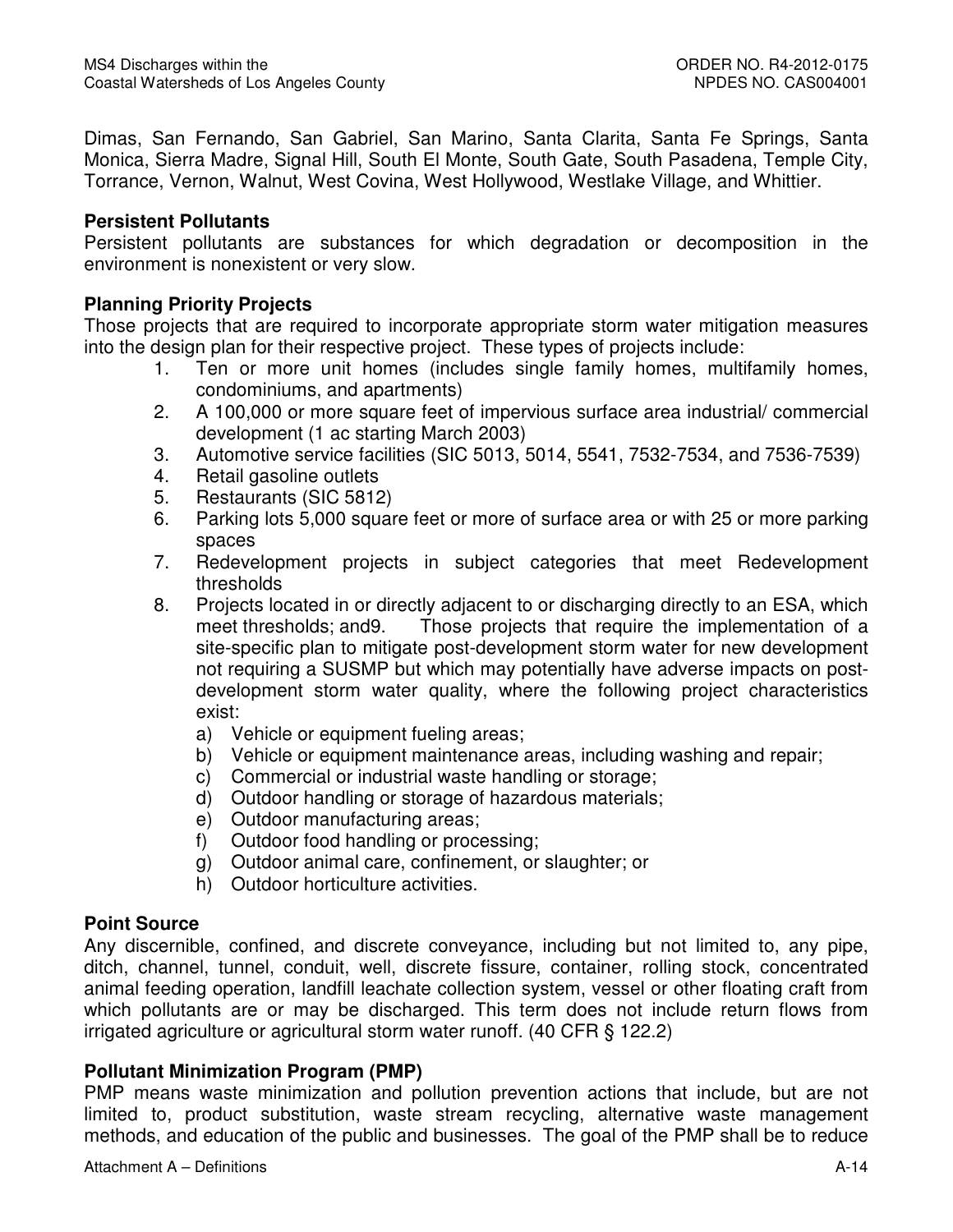all potential sources of a priority pollutant(s) through pollutant minimization (control) strategies, including pollution prevention measures as appropriate, to maintain the effluent concentration at or below the water quality-based effluent limitation. Pollution prevention measures may be particularly appropriate for persistent bioaccumulative priority pollutants where there is evidence that beneficial uses are being impacted. The Regional Water Board may consider cost effectiveness when establishing the requirements of a PMP. The completion and implementation of a Pollution Prevention Plan, if required pursuant to California Water Code section 13263.3(d), shall be considered to fulfill the PMP requirements.

## **Pollutants**

 Those "pollutants" defined in CWA §502(6) (33.U.S.C.§1362(6)), and incorporated by reference into California Water Code §13373

### **Pollution Prevention**

 Pollution Prevention means any action that causes a net reduction in the use or generation of a hazardous substance or other pollutant that is discharged into water and includes, but is not limited to, input change, operational improvement, production process change, and product reformulation (as defined in California Water Code Section 13263.3). Pollution prevention does not include actions that merely shift a pollutant in wastewater from one environmental medium to another environmental medium, unless clear environmental benefits of such an approach are identified to the satisfaction of the State or Regional Water Board.

## **Potable Water**

Water that meets the drinking water standards of the US Environmental Protection Agency.

# **Project**

 All development, redevelopment, and land disturbing activities. The term is not limited to "Project" as defined under CEQA (Pub. Resources Code §21065).

# **Rain Event**

Any rain event greater than 0.1 inch in 24 hours except where specifically stated otherwise.

# **Rainfall Harvest and Use**

 Rainfall harvest and use is an LID BMP system designed to capture runoff, typically from a roof but can also include runoff capture from elsewhere within the site, and to provide for temporary storage until the harvested water can be used for irrigation or non-potable uses. The harvested water may also be used for potable water uses if the system includes disinfection treatment and is approved for such use by the local building department.

# **Rare, Threatened, or Endangered Species (RARE)**

 A beneficial use for waterbodies in the Los Angeles Region, as designated in the Basin Plan (Table 2-1), that supports habitats necessary, at least in part, for the survival and successful maintenance of plant or animal species established under state or federal law as rare, threatened, or endangered.

## **Raw Water**

 Water that is taken from the environment by drinking water suppliers with the intent to subsequently treat or purify it to produce potable water. Raw water does not include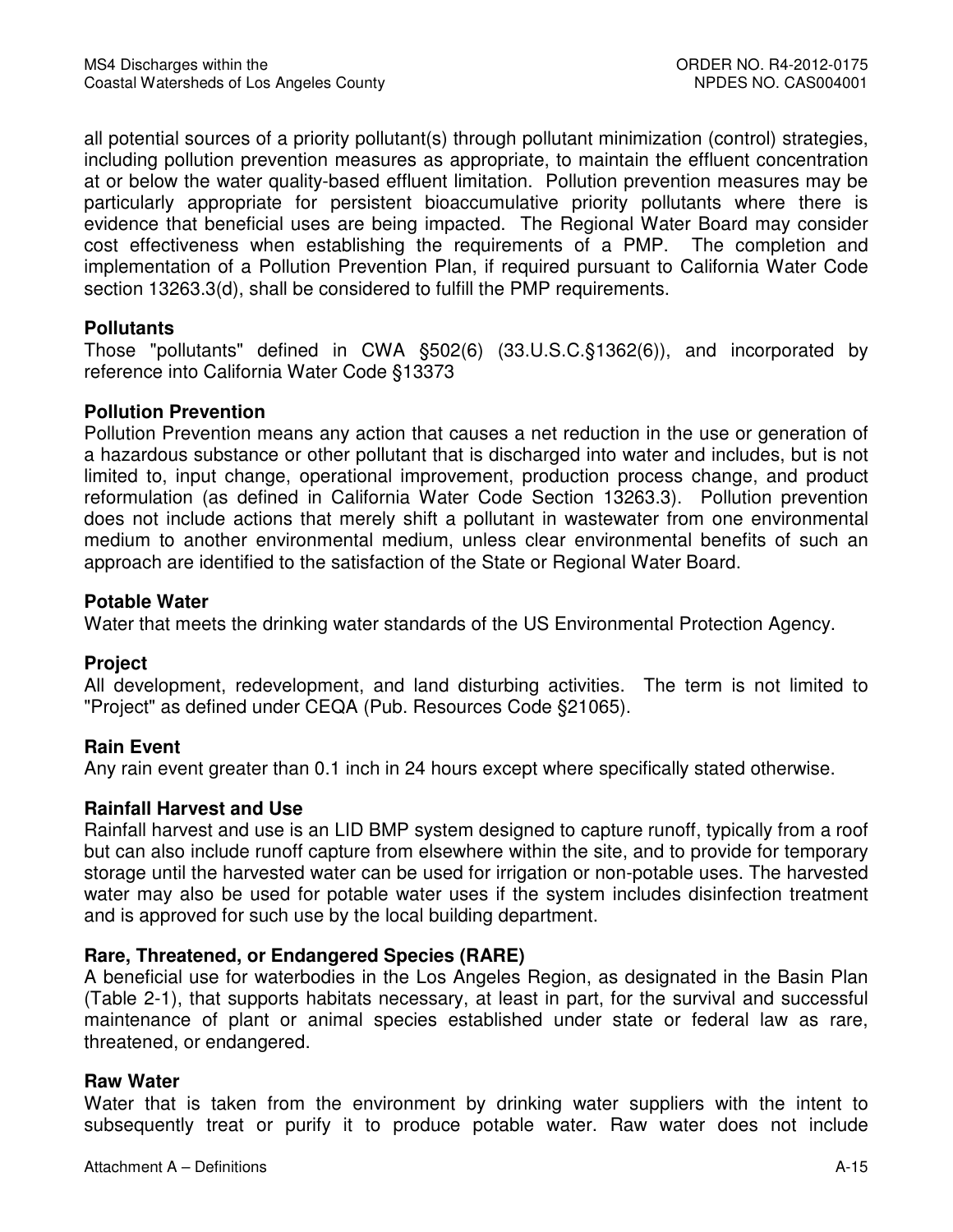wastewater discharges from activities that occur at wellheads, such as well construction, well development (i.e., aquifer pumping tests, well purging, etc.), or major well maintenance.

#### **Receiving Water**

A "water of the United States" into which waste and/or pollutants are or may be discharged.

#### **Receiving Water Limitation**

 Any applicable numeric or narrative water quality objective or criterion, or limitation to implement the applicable water quality objective or criterion, for the receiving water as contained in Chapter 3 or 7 of the Water Quality Control Plan for the Los Angeles Region (Basin Plan), water quality control plans or policies adopted by the State Water Board, or federal regulations, including but not limited to, 40 CFR § 131.38.

#### **Redevelopment**

 Land-disturbing activity that results in the creation, addition, or replacement of 5,000 square feet or more of impervious surface area on an already developed site. Redevelopment includes, but is not limited to: the expansion of a building footprint; addition or replacement of a structure; replacement of impervious surface area that is not part of a routine maintenance activity; and land disturbing activities related to structural or impervious surfaces. It does not include routine maintenance to maintain original line and grade, hydraulic capacity, or original purpose of facility, nor does it include emergency construction activities required to immediately protect public health and safety.

#### **Regional Administrator**

 The Regional Administrator of the Regional Office of the USEPA or the authorized representative of the Regional Administrator.

## **Reporting Level (RL)**

 RL is the ML (and its associated analytical method) chosen by the Discharger for reporting and compliance determination from the MLs included in this Order. The MLs included in this Order correspond to approved analytical methods for reporting a sample result that are selected by the Regional Water Board either from Appendix 4 of the State Implementation Policy (SIP) in accordance with Section 2.4.2 of the SIP or established in accordance with Section 2.4.3 of the SIP. The ML is based on the proper application of method-based analytical procedures for sample preparation and the absence of any matrix interferences. Other factors may be applied to the ML depending on the specific sample preparation steps employed. For example, the treatment typically applied in cases where there are matrix-effects is to dilute the sample or sample aliquot by a factor of ten. In such cases, this additional factor must be applied to the ML in the computation of the RL.

### **Residual Water**

 In the context of this Order, water remaining in a structural BMP subsequent to the drawdown or drainage period. The residual water typically contains high concentration(s) of pollutants.

#### **Restaurant**

 A facility that sells prepared foods and drinks for consumption, including stationary lunch counters and refreshment stands selling prepared foods and drinks for immediate consumption (SIC Code 5812).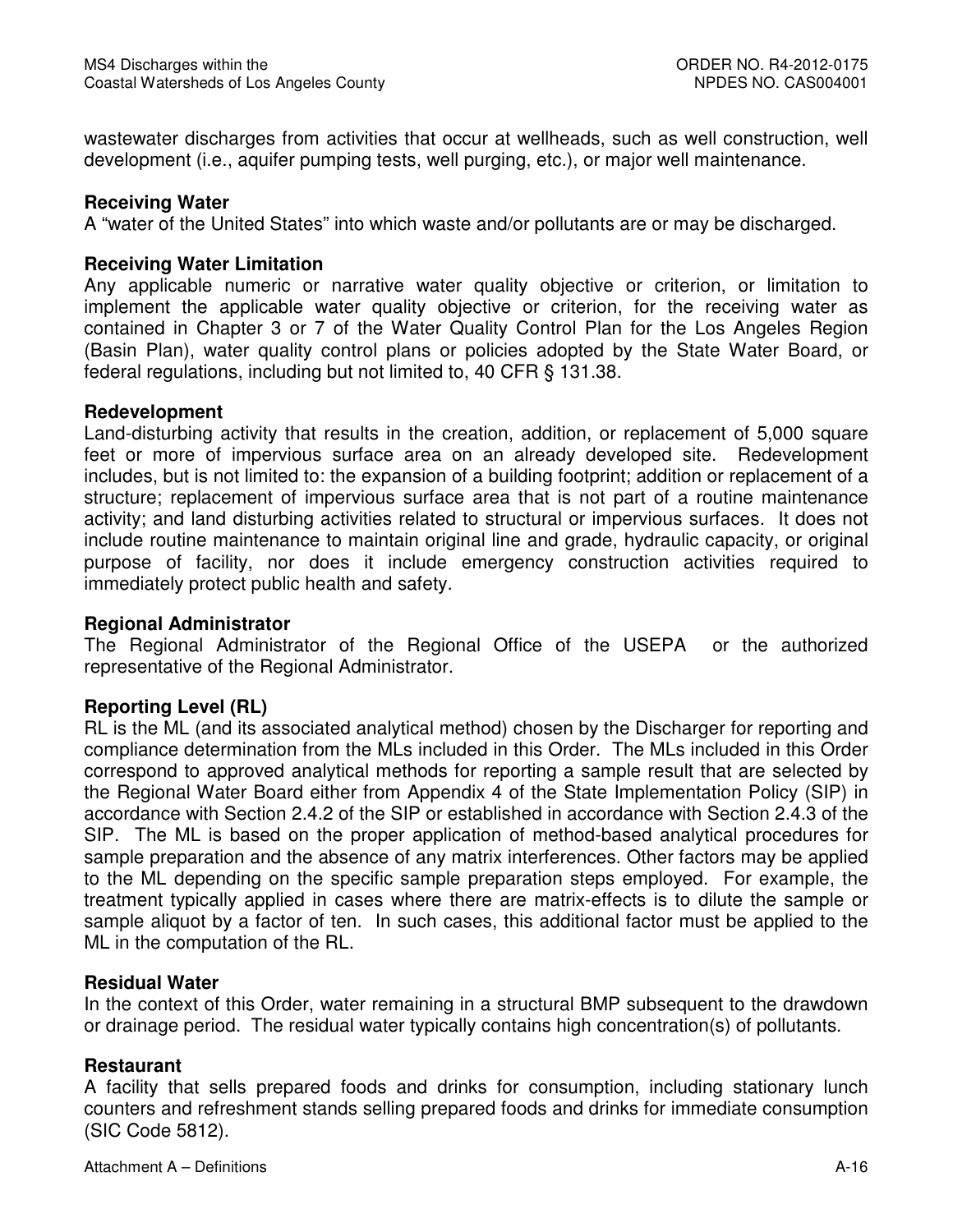# **Retail Gasoline Outlet**

Any facility engaged in selling gasoline and lubricating oils.

# **Routine Maintenance**

Routine maintenance projects include, but are not limited to projects conducted to:

- 1. Maintain the original line and grade, hydraulic capacity, or original purpose of the facility.
- 2. Perform as needed restoration work to preserve the original design grade, integrity and hydraulic capacity of flood control facilities.
- 3. Includes road shoulder work, regrading dirt or gravel roadways and shoulders and performing ditch cleanouts.
- 4. Update existing lines\* and facilities to comply with applicable codes, standards, and regulations regardless if such projects result in increased capacity.
- 5. Repair leaks

 Routine maintenance does not include construction of new\*\* lines or facilities resulting from compliance with applicable codes, standards and regulations.

- \* Update existing lines includes replacing existing lines with new materials or pipes.
- \*\* New lines are those that are not associated with existing facilities and are not part of a project to update or replace existing lines.

# **Runoff**

 Any runoff including storm water and dry weather flows from a drainage area that reaches a receiving water body or subsurface. During dry weather it is typically comprised of base flow either contaminated with pollutants or uncontaminated, and nuisance flows.

# **Screening**

 Using proactive methods to identify illicit connections through a continuously narrowing process. The methods may include: performing baseline monitoring of open channels, conducting special investigations using a prioritization approach, analyzing maintenance records for catch basin and storm drain cleaning and operation, and verifying all permitted connections into the storm drains. Special investigation techniques may include: dye testing, visual inspection, smoke testing, flow monitoring, infrared, aerial and thermal photography, and remote control camera operation.

# **Sidewalk Rinsing**

 Means pressure washing of paved pedestrian walkways with average water usage of 0.006 gallons per square foot, with no cleaning agents, and properly disposing of all debris collected, as authorized under Regional Water Board Resolution No. 98-08.

# **Significant Ecological Areas (SEAs)**

 An area that is determined to possess an example of biotic resources that cumulatively represent biological diversity, for the purposes of protecting biotic diversity, as part of the Los Angeles County General Plan.

Areas are designated as SEAs, if they possess one or more of the following criteria:

- 1. The habitat of rare, endangered, and threatened plant and animal species.
- 2. Biotic communities, vegetative associations, and habitat of plant and animal species that are either one of a kind, or are restricted in distribution on a regional basis.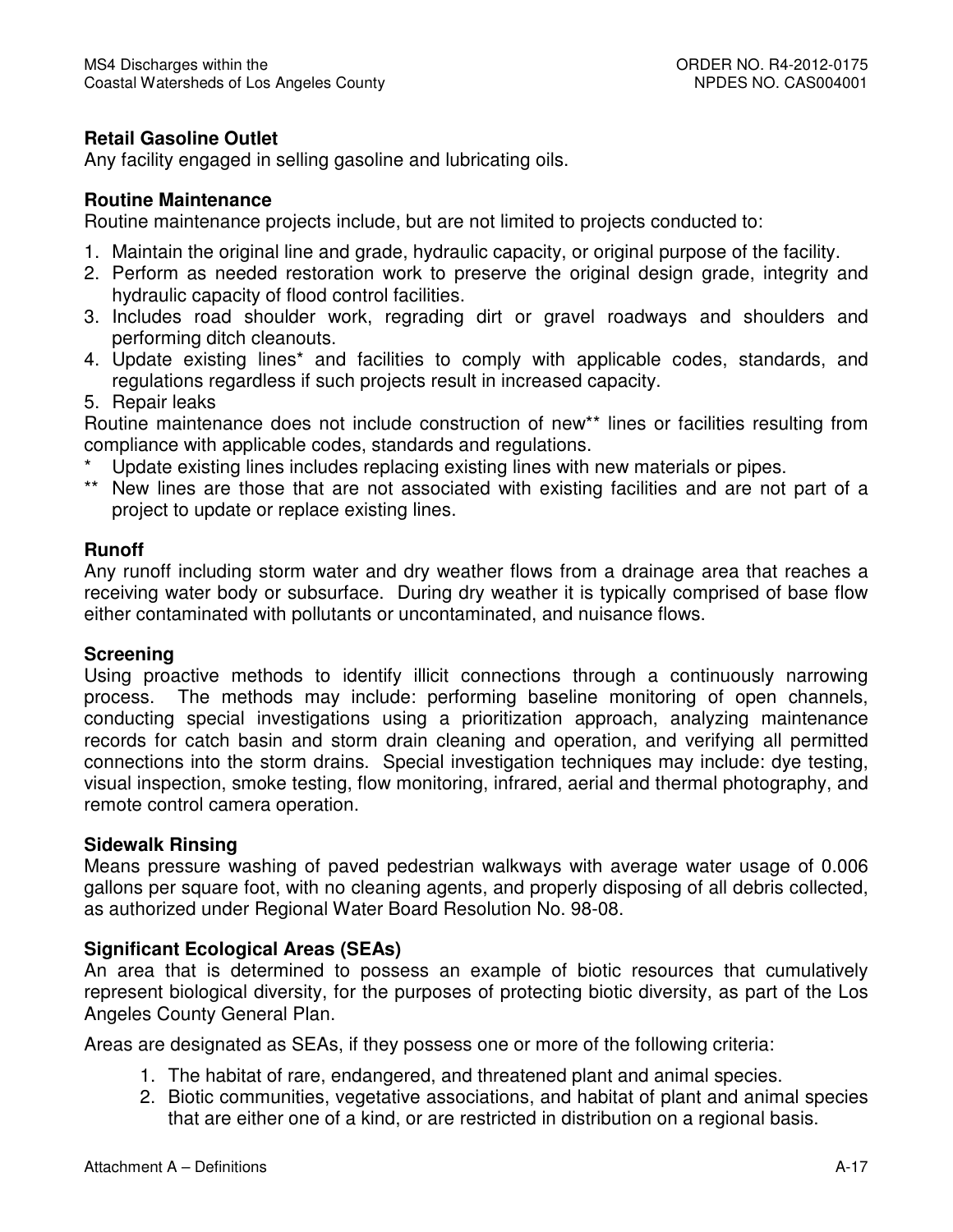- 3. Biotic communities, vegetative associations, and habitat of plant and animal species that are either one of a kind or are restricted in distribution in Los Angeles County.
- 4. Habitat that at some point in the life cycle of a species or group of species, serves as a concentrated breeding, feeding, resting, migrating grounds and is limited in availability either regionally or within Los Angeles County.
- 5. Biotic resources that are of scientific interest because they are either an extreme in physical/geographical limitations, or represent an unusual variation in a population or community.
- 6. Areas important as game species habitat or as fisheries.
- 7. Areas that would provide for the preservation of relatively undisturbed examples of natural biotic communities in Los Angeles County.
- 8. Special areas.

## **Significant Natural Area (SNA)**

 An area defined by the California Department of Fish and Game (DFG), Significant Natural Areas Program, as an area that contains an important example of California's biological diversity. The most current SNA maps, reports, and descriptions can be downloaded from the DFG website at [ftp://maphost.dfg.ca.gov/outgoing/whdab/sna/](http://ftp://maphost.dfg.ca.gov/outgoing/whdab/sna/). These areas are identified using the following biological criteria only, irrespective of any administrative or jurisdictional considerations:

- 1. Areas supporting extremely rare species or habitats.
- 2. Areas supporting associations or concentrations of rare species or habitats.
- 3. Areas exhibiting the best examples of rare species and habitats in the state

### **Site**

 The land or water area where any "facility or activity" is physically located or conducted, including adjacent land used in connection with the facility or activity.

## **Source Control BMP**

 Any schedules of activities, prohibitions of practices, maintenance procedures, managerial practices or operational practices that aim to prevent storm water pollution by reducing the potential for contamination at the source of pollution.

### **Source of Drinking Water**

 Any water designated as municipal or domestic supply (MUN) in a Regional Water Board Basin Plan.

### **SQMP**

The Los Angeles Countywide Stormwater Quality Management Program.

## **Standard Deviation (σ)**

Standard Deviation is a measure of variability that is calculated as follows:

$$
\sigma = (\Sigma[(x-\mu)^2]/(n-1))^{0.5}
$$

where:

- x is the observed value;
- $\mu$  is the arithmetic mean of the observed values; and
- n is the number of samples.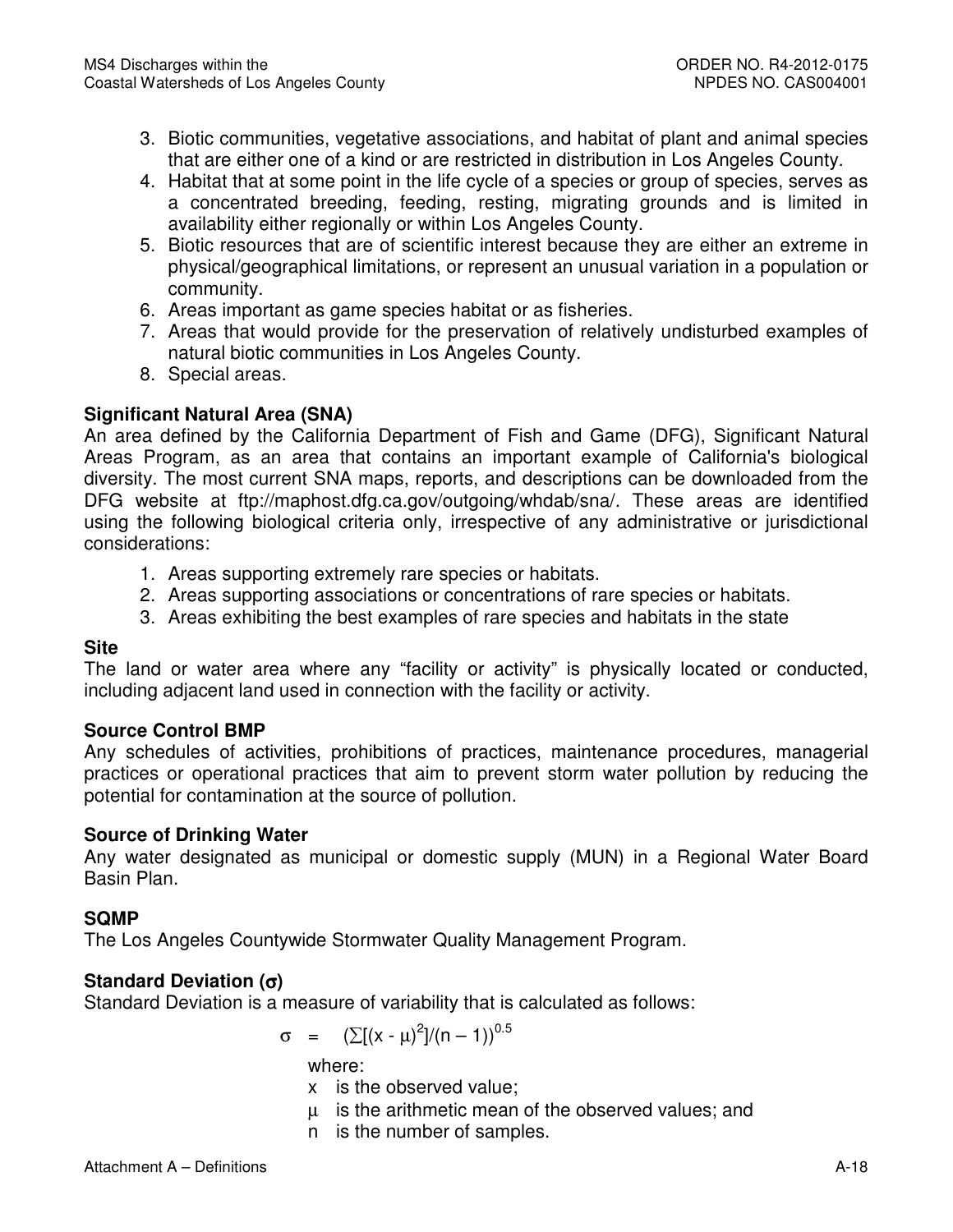### **State Storm Water Pollution Prevention Plan (State SWPPP)**

 A plan, as required by a State General Permit, identifying potential pollutant sources and describing the design, placement and implementation of BMPs, to effectively prevent non- stormwater Discharges and reduce Pollutants in Stormwater Discharges during activities covered by the General Permit.

#### **Storm Water**

 Storm water runoff, snow melt runoff, and surface runoff and drainage related to precipitation events (pursuant to 40 CFR § 122.26(b)(13); 55 Fed. Reg. 47990, 47995 (Nov. 16, 1990)).

## **Storm Water Discharge Associated with Industrial Activity**

Industrial discharge as defined in 40 CFR 122.26(b)(14).

#### **Stormwater Quality Management Program**

 The Los Angeles Countywide Stormwater Quality Management Program, which includes descriptions of programs, collectively developed by the Permittees in accordance with provisions of the NPDES Permit, to comply with applicable federal and state law, as the same is amended from time to time.

## **Structural BMP**

 Any structural facility designed and constructed to mitigate the adverse impacts of storm water and urban runoff pollution (e.g. canopy, structural enclosure). The category may include both Treatment Control BMPs and Source Control BMPs.

#### **SUSMP**

 The Los Angeles Countywide Standard Urban Stormwater Mitigation Plan. The SUSMP shall address conditions and requirements of new development.

### **Total Maximum Daily Load (TMDL)**

 The sum of the individual waste load allocations for point sources and load allocations for nonpoint sources and natural background.

#### **Toxicity Identification Evaluation (TIE)**

 A set of procedures to identify the specific chemical(s) responsible for toxicity. These procedures are performed in three phases (characterization, identification, and confirmation) using aquatic organism toxicity tests.

### **Toxicity Reduction Evaluation (TRE)**

 TRE is a study conducted in a step-wise process designed to identify the causative agents of effluent or ambient toxicity, isolate the sources of toxicity, evaluate the effectiveness of toxicity control options, and then confirm the reduction in toxicity. The first steps of the TRE consist of the collection of data relevant to the toxicity, including additional toxicity testing, and an evaluation of facility operations and maintenance practices, and best management practices. A Toxicity Identification Evaluation (TIE) may be required as part of the TRE, if appropriate. (A TIE is a set of procedures to identify the specific chemical(s) responsible for toxicity. These procedures are performed in three phases (characterization, identification, and confirmation) using aquatic organism toxicity tests.)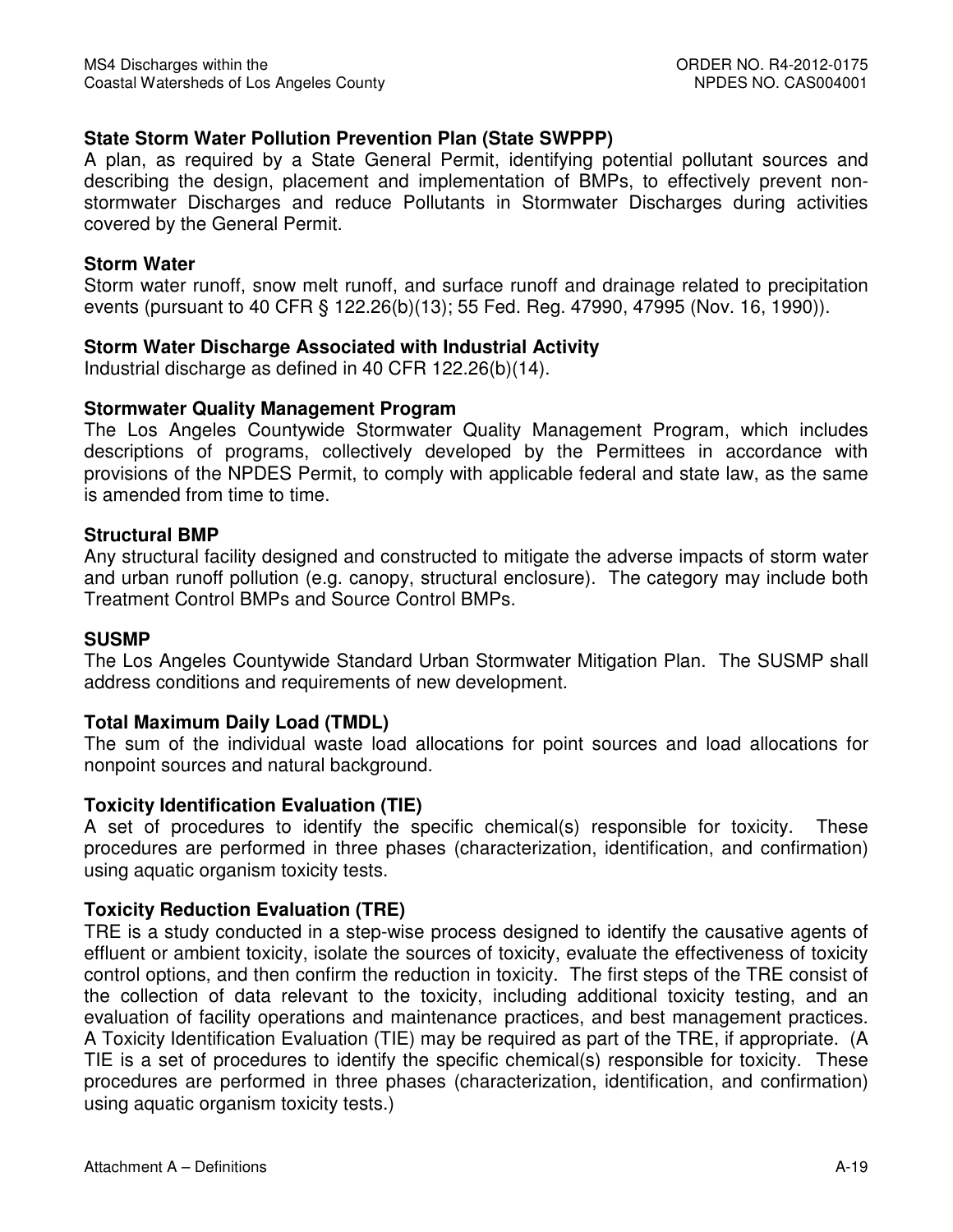### **Trash Excluders**

 Any structural trash control device that prevents the discharge of trash to the storm drain system or to receiving waters. A trash exclude may or may not be certified by the Executive Officer as meeting the "full capture" performance requirements.

## **Treatment**

 The application of engineered systems that use physical, chemical, or biological processes to remove pollutants. Such processes include, but are not limited to, filtration, gravity settling, media absorption, biodegradation, biological uptake, chemical oxidation and UV radiation.

## **Treatment Control BMP**

 Any engineered system designed to remove pollutants by simple gravity settling of particulate pollutants, filtration, biological uptake, media absorption or any other physical, biological, or chemical process.

## **Unconfined ground water infiltration**

 Water other than waste water that enters the MS4 (including foundation drains) from the ground through such means as defective pipes, pipe joints, connections, or manholes. Infiltration does not include, and is distinguished from, inflow. (See 40 CFR § 35.2005(20).)

## **Uncontaminated Ground Water Infiltration**

 Water other than waste water that enters the MS4 (including foundation drains) from the ground through such means as defective pipes, pipe joints, connections, or manholes. Infiltration does not include, and is distinguished from, inflow. (See 40 CFR § 35.2005(20).)

# **USEPA Phase I Facilities**

 Facilities in specified industrial categories that are required to obtain an NPDES permit for storm water discharges, as required by 40 CFR 122.26(c). These categories include:

- i. facilities subject to storm water effluent limitation guidelines, new source performance standards, or toxic pollutant effluent standards (40 CFR N)
- ii. manufacturing facilities
- iii. oil and gas/mining facilities
- iv. hazardous waste treatment, storage, or disposal facilities
- $V_{-}$ landfills, land application sites, and open dumps
- vi. recycling facilities
- vii. steam electric power generating facilities
- viii. transportation facilities
- ix. sewage of wastewater treatment works
- $X_{\cdot}$ light manufacturing facilities

# **Vehicle Maintenance/Material Storage Facilities/Corporation Yards**

Any Permittee owned or operated facility or portion thereof that:

- i. Conducts industrial activity, operates equipment, handles materials, and provides services similar to Federal Phase I facilities;
- ii. Performs fleet vehicle service/maintenance on ten or more vehicles per day including repair, maintenance, washing, and fueling;
- iii. Performs maintenance and/or repair of heavy industrial machinery/equipment; and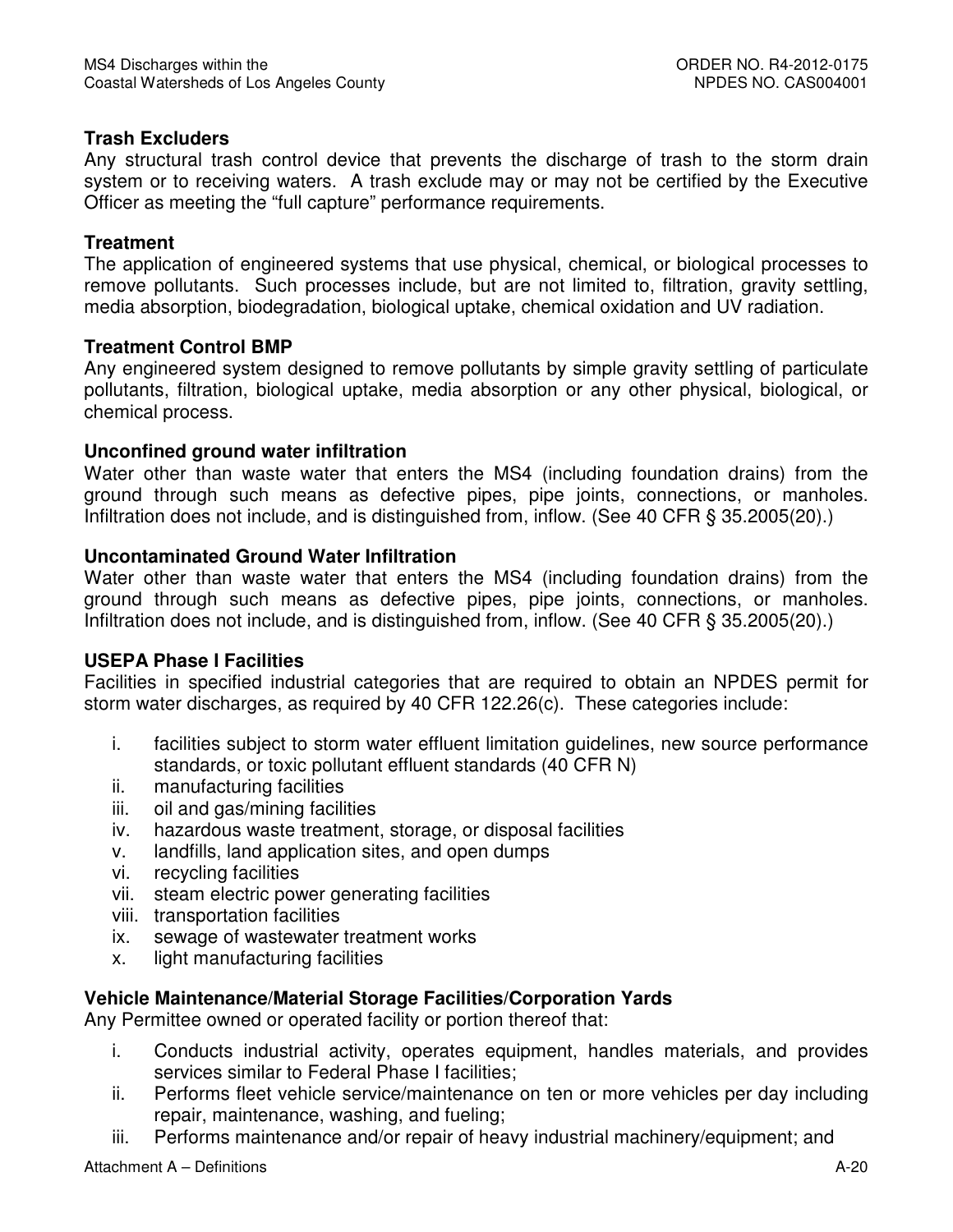iv. hazardous materials business plan or a Spill Prevention, Control, and Counter- measures (SPCC) plan. Stores chemicals, raw materials, or waste materials in quantities that require a

# **Water Quality-based Effluent Limitation**

 Any restriction imposed on quantities, discharge rates, and concentrations of pollutants, which are discharged from point sources to waters of the U.S. necessary to achieve a water quality standard.

## **Waters of the State**

Any surface water or groundwater, including saline waters, within the boundaries of the state.

### **Waters of the United States or Waters of the U.S.**

- a. All waters that are currently used, were used in the past, or may be susceptible to use in interstate or foreign commerce, including all waters which are subject to the ebb and flow of the tide;
- b. All interstate waters, including interstate "wetlands";
- c. All other waters such as intrastate lakes, rivers, streams (including intermittent streams), mudflats, sandflats, "wetlands," sloughs, prairie potholes, wet meadows, playa lakes, or natural ponds the use, degradation, or destruction of which would affect or could affect interstate or foreign commerce including any such waters:
	- 1. Which are or could be used by interstate or foreign travelers for recreational or other purposes;
	- 2. From which fish or shellfish are or could be taken and sold in interstate or foreign commerce; or
	- 3. Which are used or could be used for industrial purposes by industries in interstate commerce;
- d. All impoundments of waters otherwise defined as waters of the United States under this definition;
- e. Tributaries of waters identified in paragraphs (a) through (d) of this definition;
- f. The territorial sea; and
- g. "Wetlands" adjacent to waters (other than waters that are themselves wetlands) identified in paragraph (a) through (f) of this definition.

 Waste treatment systems, including treatment ponds or lagoons designed to meet the requirements of CWA (other than cooling ponds as defined in 40 CFR section 423.22(m), which also meet the criteria of this definition) are not waters of the United States. This exclusion applies only to man-made bodies of water, which neither were originally created in waters of the United States (such as disposal area in wetlands) nor resulted from the impoundment of waters of the United States. Waters of the United States do not include prior converted cropland. Notwithstanding the determination of an area's status as prior converted cropland by any other federal agency, for the purposes of the CWA, the final authority regarding CWA jurisdiction remains with USEPA.

### **Wet Season**

The calendar period beginning October 1 through April 15.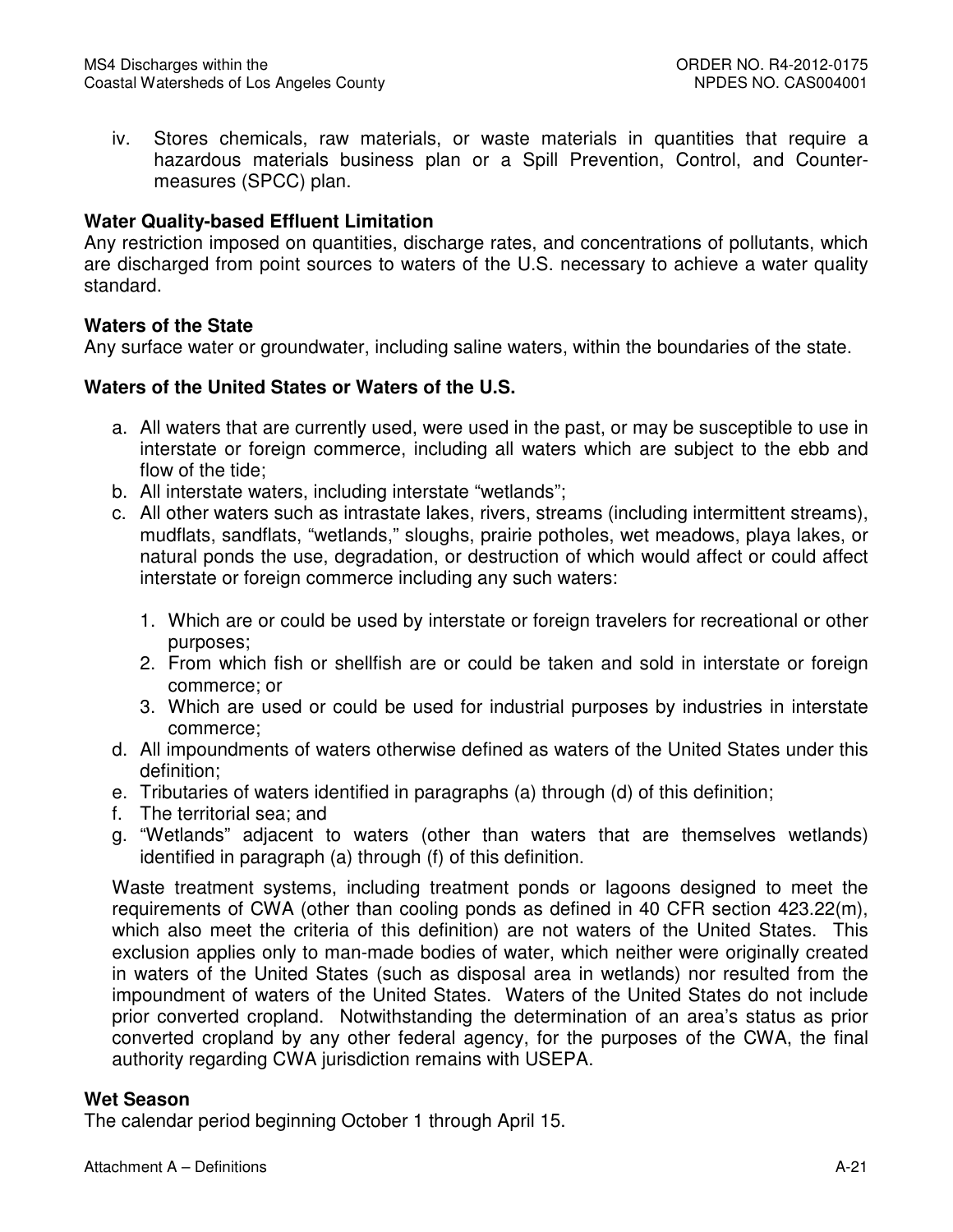# ACRONYMS AND ABBREVIATIONS

| AMEL              | <b>Average Monthly Effluent Limitation</b>                   |
|-------------------|--------------------------------------------------------------|
| <b>ASBS</b>       | Areas of Special Biological Significance                     |
| B                 | <b>Background Concentration</b>                              |
| <b>BAT</b>        | Best Available Technology Economically Achievable            |
| <b>Basin Plan</b> | Water Quality Control Plan for the Coastal Watersheds of Los |
|                   | <b>Angeles and Ventura Counties</b>                          |
| <b>BCT</b>        | <b>Best Conventional Pollutant Control Technology</b>        |
| <b>BMP</b>        | <b>Best Management Practices</b>                             |
| <b>BMPP</b>       | <b>Best Management Practices Plan</b>                        |
| <b>BPJ</b>        | <b>Best Professional Judgment</b>                            |
| <b>BOD</b>        | Biochemical Oxygen Demand 5-day @ 20 °C                      |
| <b>BPT</b>        | Best Practicable Treatment Control Technology                |
| C                 | <b>Water Quality Objective</b>                               |
| <b>CCR</b>        | California Code of Regulations                               |
| <b>CEEIN</b>      | California Environmental Education Interagency Network       |
| <b>CEQA</b>       | California Environmental Quality Act                         |
| <b>CFR</b>        | Code of Federal Regulations                                  |
| <b>CTR</b>        | <b>California Toxics Rule</b>                                |
| <b>CV</b>         | <b>Coefficient of Variation</b>                              |
| <b>CWA</b>        | Clean Water Act                                              |
| <b>CWC</b>        | California Water Code                                        |
| Discharger        | Los Angeles County MS4 Permittees                            |
| <b>DMR</b>        | Discharge Monitoring Report                                  |
| <b>DNQ</b>        | Detected But Not Quantified                                  |
| <b>ELAP</b>       | California Department of Public Health Environmental         |
|                   | <b>Laboratory Accreditation Program</b>                      |
| <b>ELG</b>        | <b>Effluent Limitations, Guidelines and Standards</b>        |
| Ep                | Erosion potential                                            |
| <b>ESCP</b>       | <b>Erosion and Sediment Control Plan</b>                     |
| <b>EWMP</b>       | <b>Enhanced Watershed Management Program</b>                 |
| Facility          | Los Angeles County MS4s                                      |
| <b>GIS</b>        | Geographical Information System                              |
| gpd               | gallons per day                                              |
| <b>HUC</b>        | <b>Hydrologic Unit Code</b>                                  |
| IC                | <b>Inhibition Coefficient</b>                                |
| $IC_{15}$         | Concentration at which the organism is 15% inhibited         |
| $IC_{25}$         | Concentration at which the organism is 25% inhibited         |
| $IC_{40}$         | Concentration at which the organism is 40% inhibited         |
| $IC_{50}$         | Concentration at which the organism is 50% inhibited         |
| IC/ID             | Illicit Connection and Illicit Discharge Elimination         |
| <b>IPM</b>        | <b>Integrated Pest Management</b>                            |
| LA                | <b>Load Allocations</b>                                      |
| <b>LID</b>        | Low Impact Development                                       |
| <b>LOEC</b>       | <b>Lowest Observed Effect Concentration</b>                  |
|                   |                                                              |
| <b>LUPs</b>       | Linear Underground/Overhead Projects                         |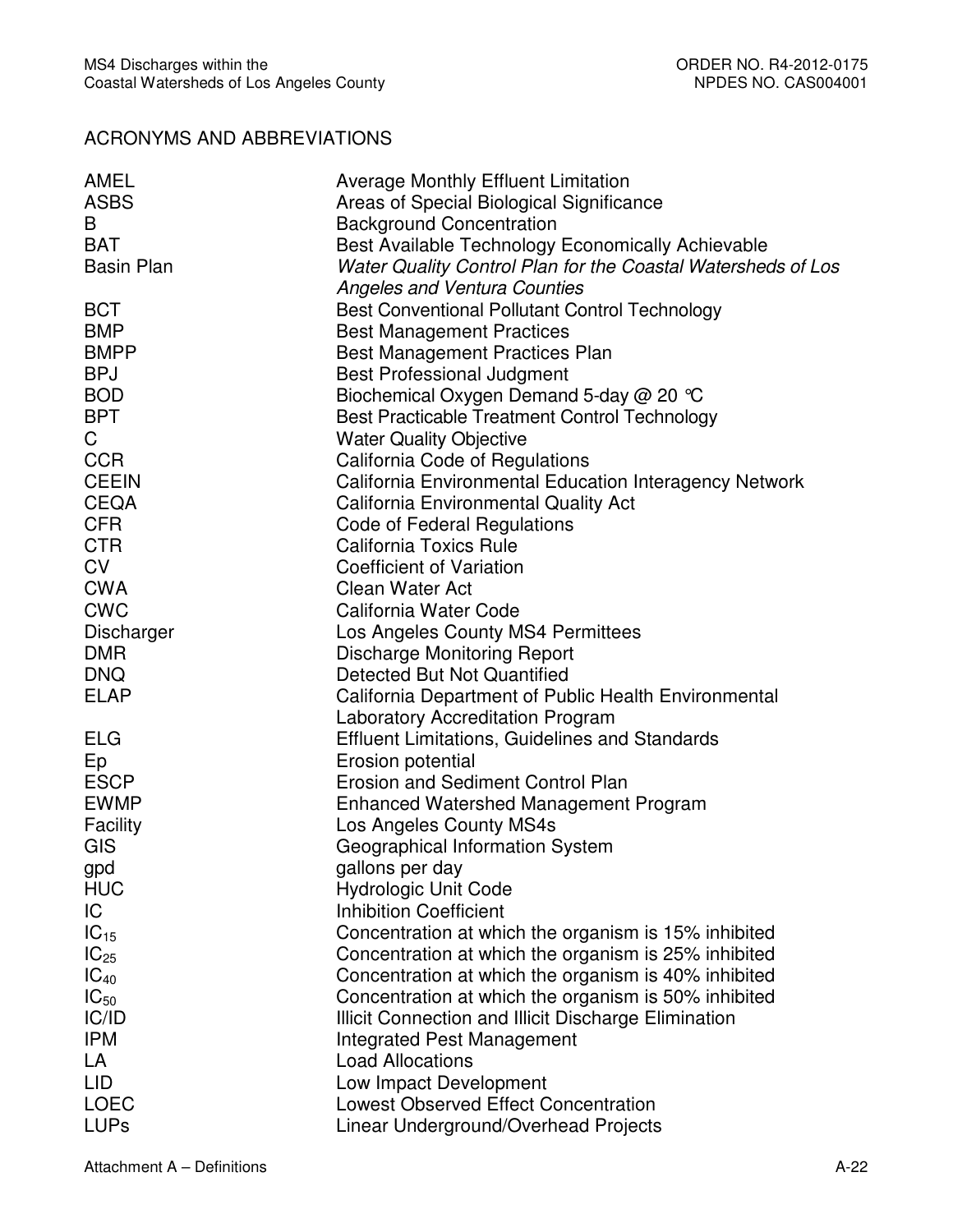| $\mu g/L$                   | micrograms per Liter                                                          |
|-----------------------------|-------------------------------------------------------------------------------|
| <b>MCM</b>                  | <b>Minimum Control Measure</b>                                                |
| mg/L                        | milligrams per Liter                                                          |
| <b>MDEL</b>                 | <b>Maximum Daily Effluent Limitation</b>                                      |
| <b>MEC</b>                  | <b>Maximum Effluent Concentration</b>                                         |
| <b>MGD</b>                  | Million Gallons Per Day                                                       |
| ML                          | Minimum Level                                                                 |
| <b>MRP</b>                  | Monitoring and Reporting Program                                              |
| MS4                         | <b>Municipal Separate Storm Sewer System</b>                                  |
| <b>NAICS</b>                | North American Industry Classification System                                 |
| ND.                         | <b>Not Detected</b>                                                           |
| <b>NOEC</b>                 | No Observable Effect Concentration                                            |
| <b>NPDES</b>                | National Pollutant Discharge Elimination System                               |
| <b>NSPS</b>                 | <b>New Source Performance Standards</b>                                       |
| <b>NTR</b>                  | <b>National Toxics Rule</b>                                                   |
| OAL                         |                                                                               |
|                             | Office of Administrative Law                                                  |
| <b>PIPP</b>                 | <b>Public Information and Participation Program</b>                           |
| <b>PMP</b>                  | <b>Pollutant Minimization Plan</b>                                            |
| <b>POTW</b>                 | <b>Publicly Owned Treatment Works</b>                                         |
| QA                          | <b>Quality Assurance</b>                                                      |
| QA/QC                       | <b>Quality Assurance/Quality Control</b>                                      |
| QSD                         | <b>Qualified SWPPP Developer</b>                                              |
| QSP                         | <b>Qualified SWPPP Practitioner</b>                                           |
| Ocean Plan                  | Water Quality Control Plan for Ocean Waters of California                     |
| <b>RAP</b>                  | Reasonable Assurance Program                                                  |
| <b>REAP</b>                 | Rain Event Action Plan                                                        |
| <b>Regional Water Board</b> | California Regional Water Quality Control Board, Los Angeles<br>Region        |
| <b>RGOs</b>                 | <b>Retail Gasoline Outlets</b>                                                |
| <b>RPA</b>                  | <b>Reasonable Potential Analysis</b>                                          |
| <b>SCP</b>                  | Spill Contingency Plan                                                        |
| <b>SEA</b>                  | Significant Ecological Area                                                   |
| <b>SIC</b>                  | <b>Standard Industrial Classification</b>                                     |
| <b>SIP</b>                  | State Implementation Policy (Policy for Implementation of                     |
|                             | Toxics Standards for Inland Surface Waters, Enclosed Bays,                    |
|                             | and Estuaries of California)                                                  |
| <b>SMR</b>                  | <b>Self Monitoring Reports</b>                                                |
| <b>State Water Board</b>    | California State Water Resources Control Board                                |
| <b>SWPPP</b>                | <b>Storm Water Pollution Prevention Plan</b>                                  |
| <b>SWQDv</b>                | <b>Storm Water Quality Design Volume</b>                                      |
| <b>SWQPA</b>                | <b>State Water Quality Protected Area</b>                                     |
| <b>TAC</b>                  | <b>Test Acceptability Criteria</b>                                            |
| <b>Thermal Plan</b>         |                                                                               |
|                             | Water Quality Control Plan for Control of Temperature in the                  |
|                             | Coastal and Interstate Water and Enclosed Bays and Estuaries<br>of California |
|                             |                                                                               |
| TIE                         | <b>Toxicity Identification Evaluation</b>                                     |
| <b>TMDL</b>                 | <b>Total Maximum Daily Load</b>                                               |